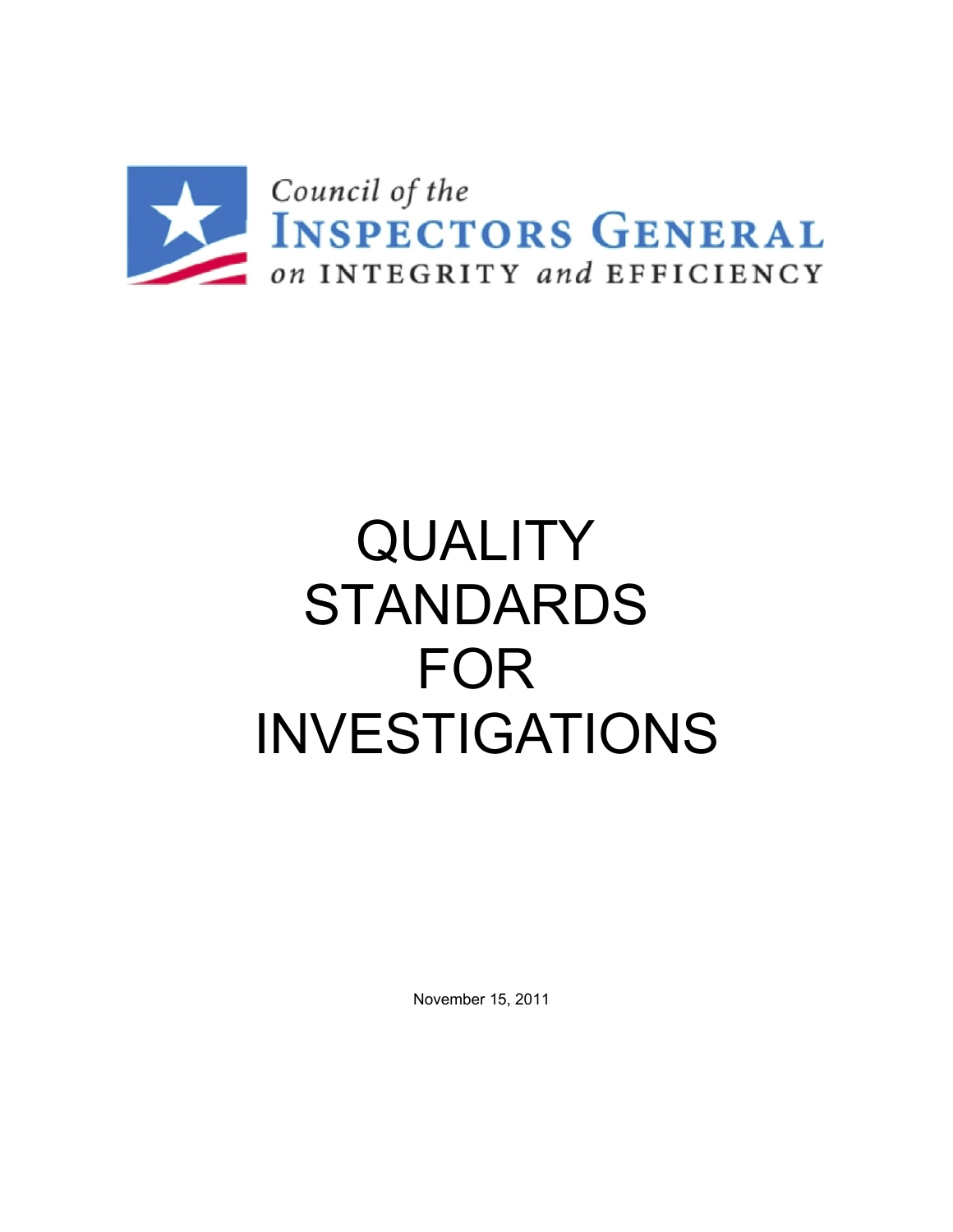## **Council of the Inspectors General on Integrity and Efficiency**

**Authority**: Section 11 of the Inspector General Act of 1978 (5 U.S.C. app. 3.), as amended.

**Mission**: The mission of the Council of the Inspectors General on Integrity and Efficiency (CIGIE) shall be to address integrity, economy, and effectiveness issues that transcend individual Government agencies and increase the professionalism and effectiveness of personnel by developing policies, standards, and approaches to aid in the establishment of a well-trained and highly skilled workforce in the Offices of Inspectors General.

**CIGIE Investigations Committee**: The Committee contributes to improvements in program integrity, efficiency, and cost effectiveness Governmentwide by providing analysis of investigative issues common to Federal agencies. The Committee provides the CIGIE community with guidance, support, and assistance in conducting high-quality investigations. Provides input to the CIGIE Professional Development Committee and the Training Institute on the training and the development needs of the CIGIE investigations community. The Committee actively engages the Assistant Inspector General for Investigations Committee to assist in carrying out the Committee's goals and strategies.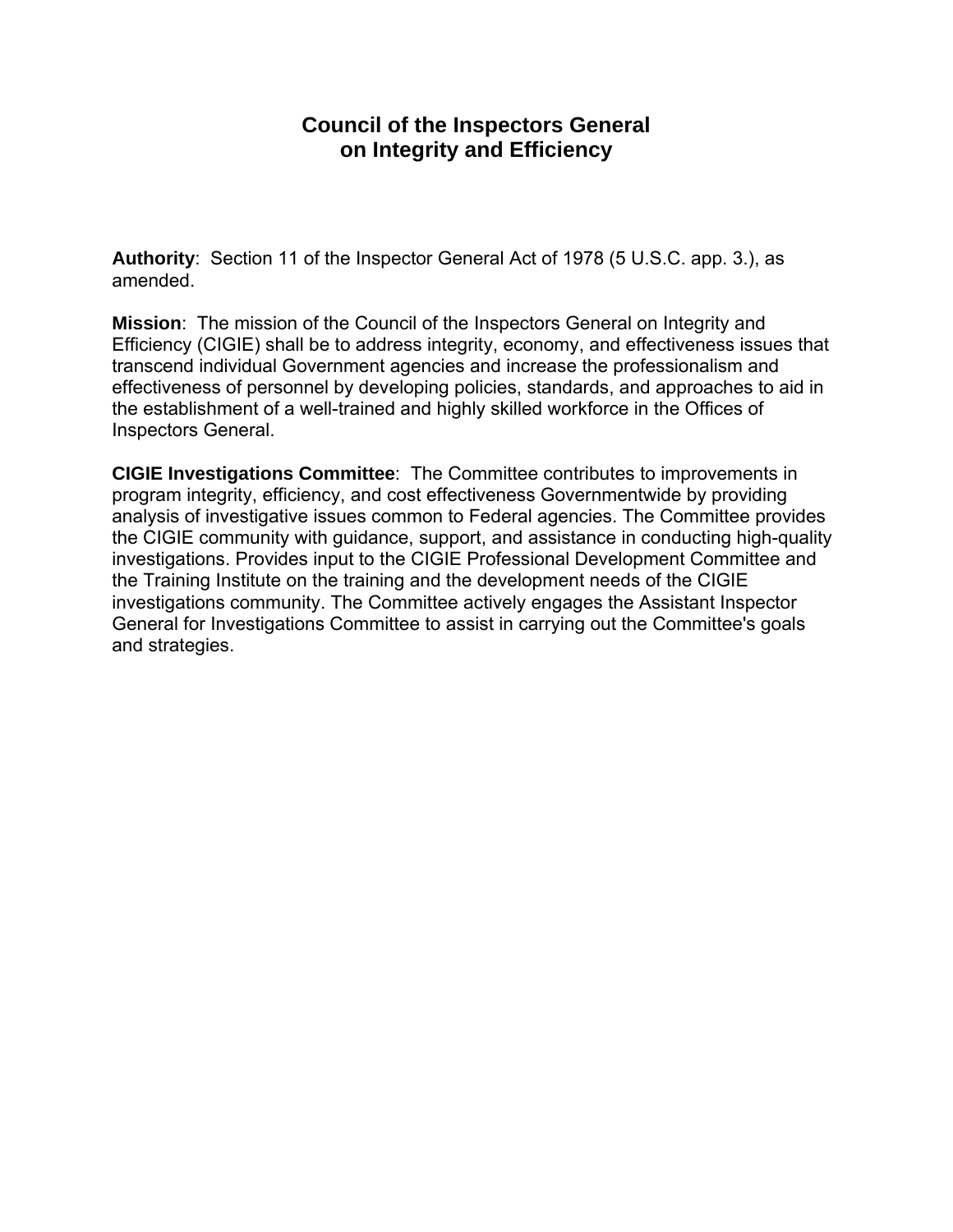## **Message From the Chairman of the CIGIE Investigations Committee**

The Quality Standards for Investigations (QSI), since their inception in 1997, have successfully guided the Inspector General investigative community in producing highquality investigations. They were modified in 2003. This 2011 version will continue to guide the community in high-quality investigative work.

The Inspector General Reform Act of 2008 (IG Reform Act) provided that members of the Council of the Inspectors General on Integrity and Efficiency (CIGIE) "shall adhere to professional standards developed by the Council" (§ 11(c)(2) of the IG Reform Act). For this 2011 edition of the QSI, the Investigations Committee has made technical changes that bring the document into full compliance with the IG Reform Act, including replacing all references to the "PCIE" (President's Council on Integrity and Efficiency) and the "ECIE" (Executive Council on Integrity and Efficiency) with "CIGIE."

The crafters of this QSI version, as did their predecessors, recognized the unique mission and varying statutory responsibilities of each CIGIE member. As a result, each OIG will adhere to the QSI in accordance with its unique mission, circumstances, and department or agency.

Throughout this version, you will also note a few minor changes for clarification, such as the definition of "periodic training." Appendix C was also added as a handy, nonexhaustive list of laws and regulations relevant to investigative work.

I want to thank the Assistant IG for Investigations (AIGI) Working Group for their diligence in soliciting input from the AIGI community and in preparing the QSI. I also want to thank the Investigations Committee for their watchful eye in finalizing the QSI. The members of the AIGI Working Group and of the Investigations Committee are listed in Appendix D.

> Carl W. Hoecker Chairman, Investigations Committee CIGIE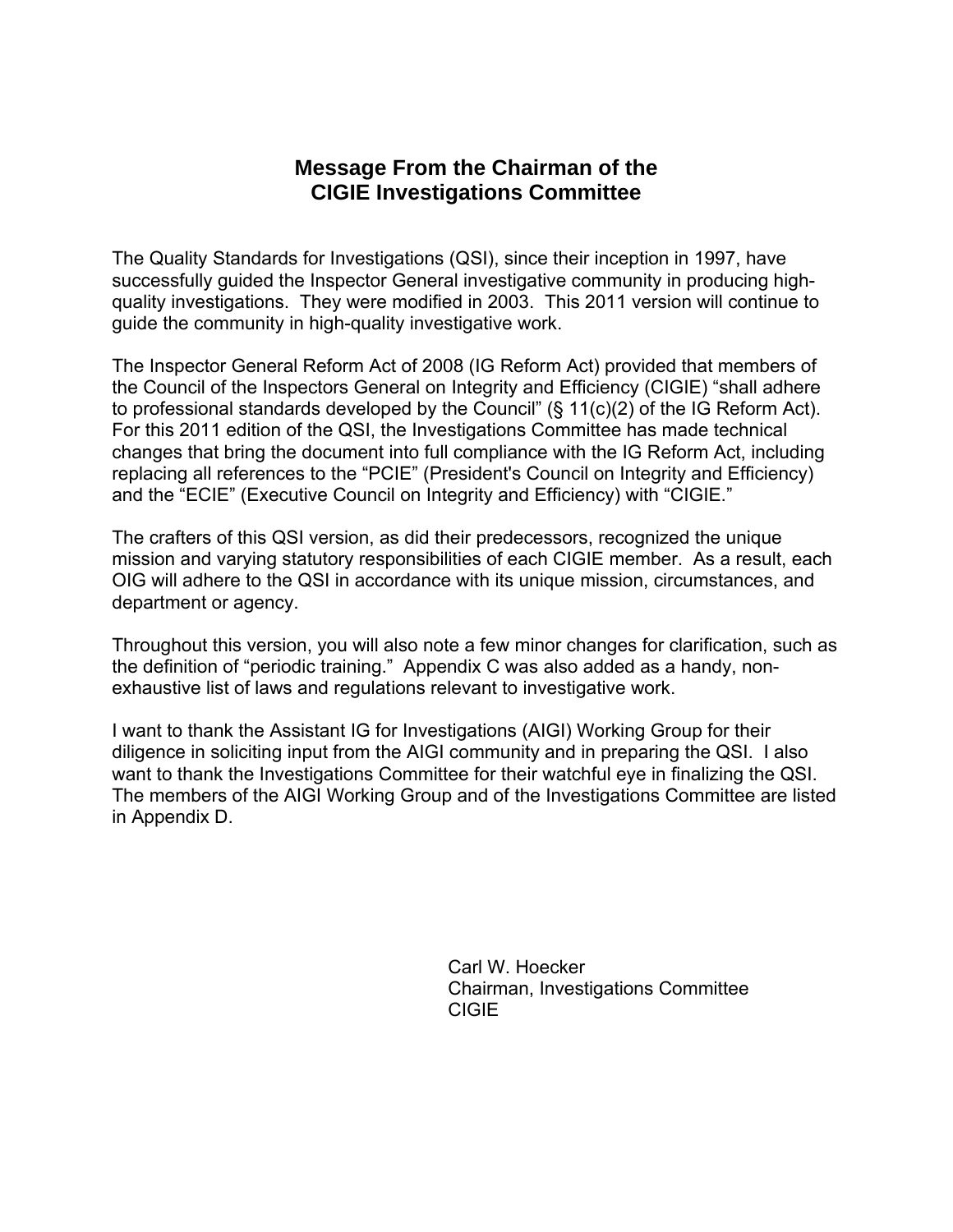## **TABLE OF CONTENTS**

## **Page**

## **QUALITATIVE STANDARDS**......................................................................10

## **APPENDICES**

| Non-Exhaustive Table of Legislation, Executive Orders C  |  |
|----------------------------------------------------------|--|
| AIGI Working Group and Investigations Committee MembersD |  |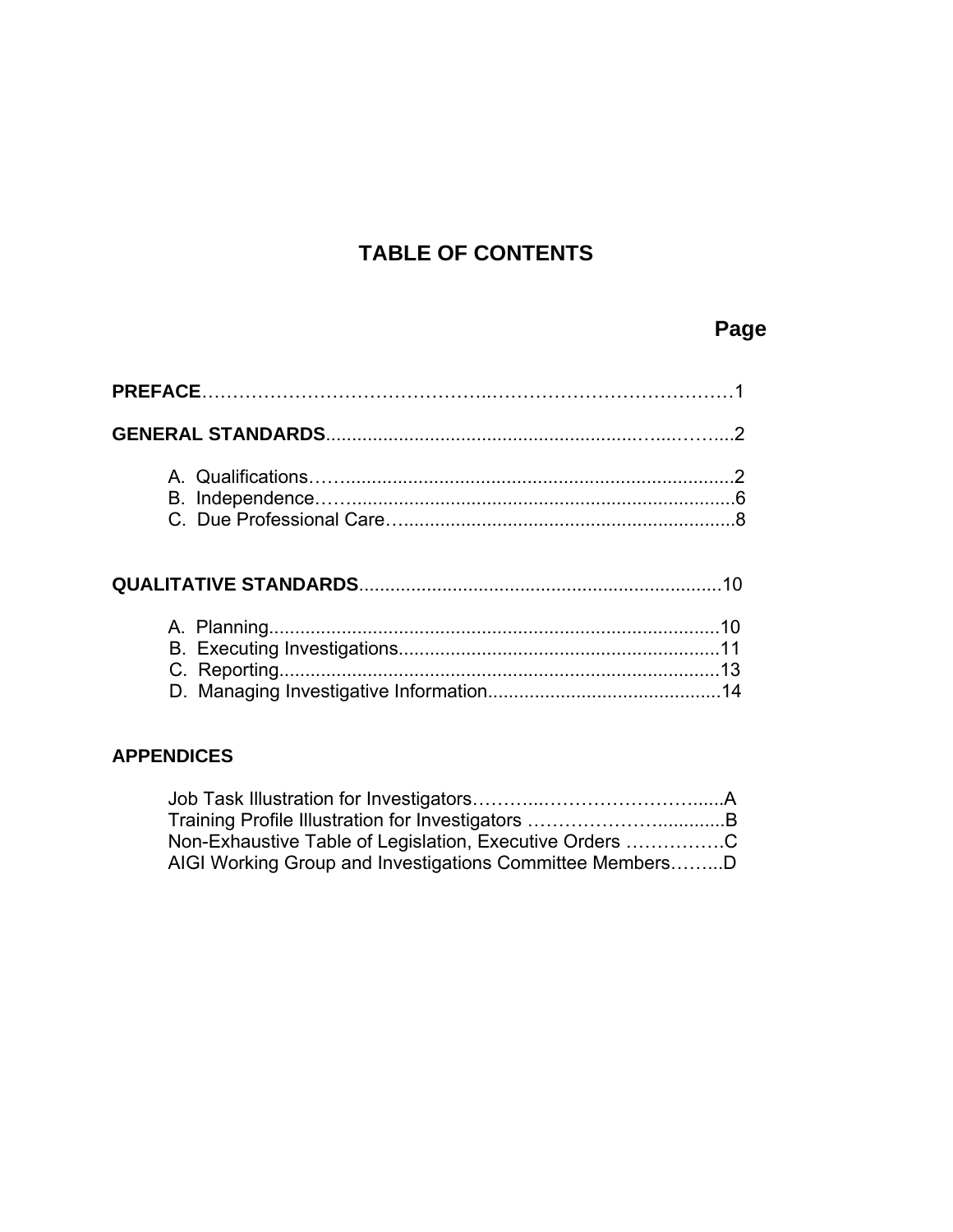## *PREFACE*

The standards and principles in this document, commonly referred to as Quality Standards for Investigations (QSI), provide a framework for conducting high-quality investigations for Offices of Inspector General (OIGs) affiliated with the Council of the Inspectors General on Integrity and Efficiency (CIGIE).

Recognizing that members of the OIG community are widely diverse in their missions, authorities, staffing levels, funding, and day-to-day operations, certain foundational standards apply to any investigative organization. As such, the standards outlined here are comprehensive, relevant, and sufficiently broad to accommodate a full range of OIG criminal, civil, and administrative investigations across the CIGIE membership.

OIGs will incorporate the standards and principles outlined here into an operations manual or handbook. This should be accomplished in accordance with the OIG's particular mission, unique circumstances, and respective department or agency requirements. OIGs are encouraged to monitor changes in the laws, regulations, and other guidance cited here and revise their policies as necessary, pending future releases of the QSI. In the event the QSI are found to be inconsistent with laws, rules, regulations, or other pertinent official pronouncements, the latter take precedence.

The QSI categorize investigative standards as General and Qualitative. General Standards address qualifications, independence, and due professional care. Qualitative Standards focus on investigative planning, execution, reporting, and information management.

This QSI supersede the standards published by the President's Council on Integrity and Efficiency and the Executive Council on Integrity and Efficiency dated December 2003.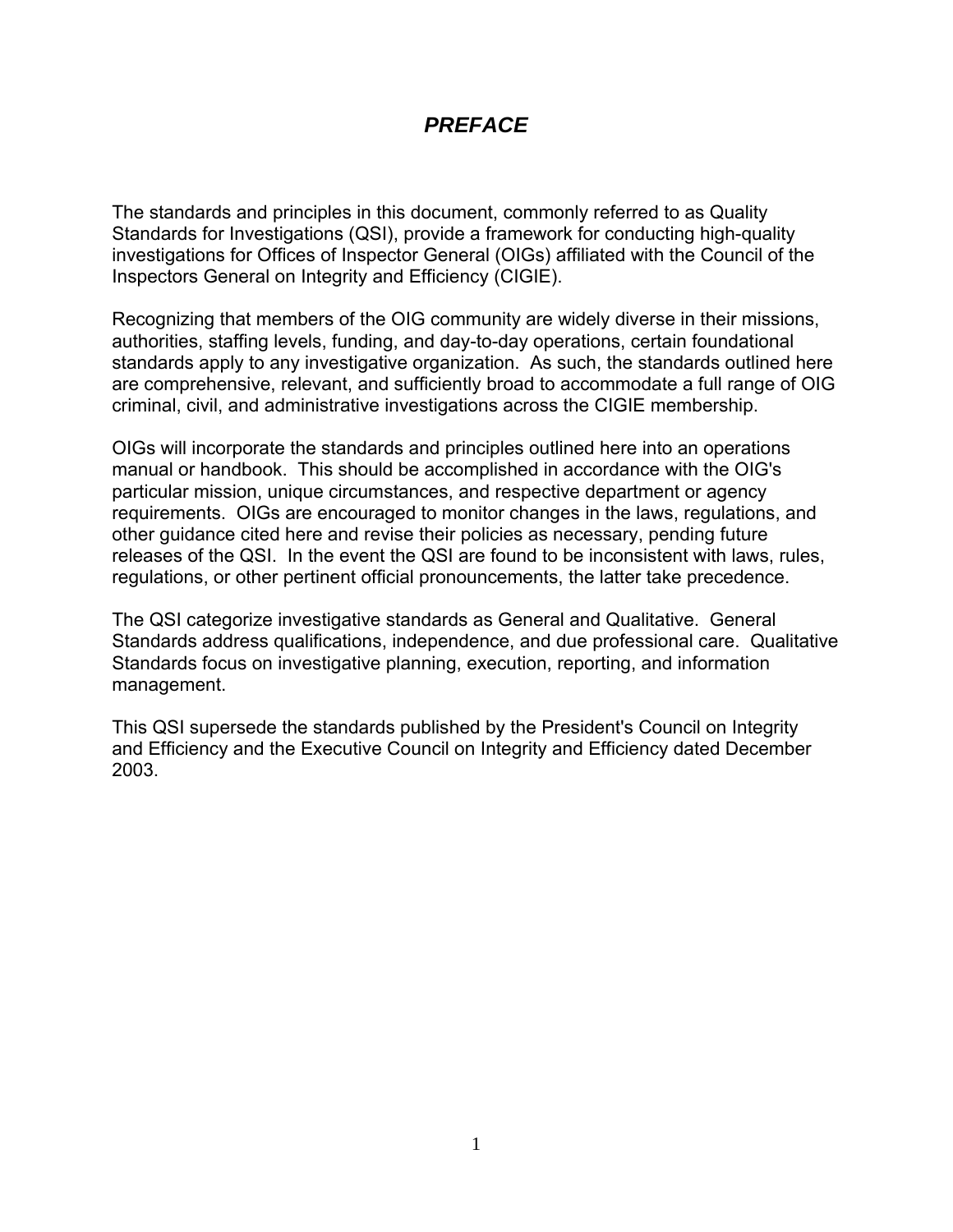## **QUALITY STANDARDS FOR INVESTIGATIONS**

## **GENERAL STANDARDS**

General Standards apply to investigators and the organizational environment in which they perform. The three general standards address qualifications, independence, and due professional care.

## **A. QUALIFICATIONS**

The first general standard for investigative organizations is:

*Individuals assigned to conduct the investigative activities must collectively possess professional proficiency for the tasks required.* 

This standard places upon the investigative organization the responsibility for ensuring that investigations are conducted by personnel who collectively have the knowledge and skills required to perform the investigative activities.

## **Guidelines**

Investigations vary in purpose and scope and may involve alleged violations of criminal or civil laws, as well as administrative requirements. The focus of an investigation can include the integrity of programs, operations, and personnel in agencies at Federal, State, and local levels of government; procurement and grant fraud schemes; environment, safety, and health violations; benefits fraud; the background and suitability of individuals for employment or a security clearance designation; whistleblower retaliation; and other matters involving alleged violations of law, rules, regulations and policies. Some of these investigations address both civil and criminal acts, ranging in significance from a misdemeanor to a felony. Others involve administrative misconduct issues. They often require using specialized investigative techniques; examining complex financial transactions, contracts, grants, and business operations; and interviewing government and corporate officials. A wide variety of skills and extensive knowledge are necessary to perform the broad range of activities required by these diverse investigations.

Investigative organizations should establish criteria to be used in recruiting and selecting the best qualified applicants. At a minimum, factors to be considered in employing entry-level candidates should include: education and experience, character, physical capabilities, and age. Each of these factors may be controlled by legislation, regulation, or agency needs. Investigative organizations should review these criteria to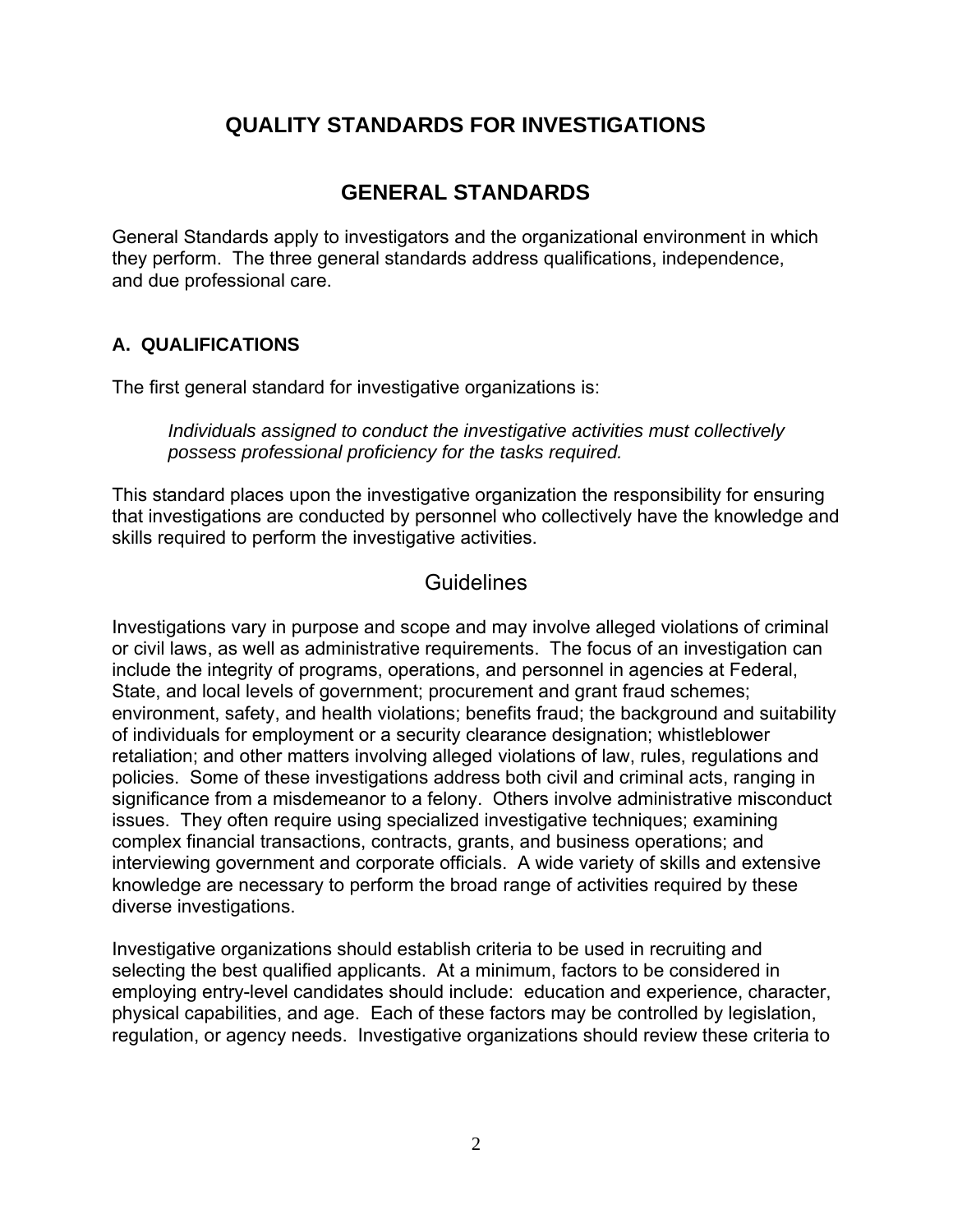ensure that they assist in providing the best qualified applicants. In addition, organizations should establish appropriate avenues for investigators to acquire and maintain the necessary knowledge, skills, and abilities; complete entry-level training, participate in in-service training; and receive professional development opportunities.

**Education**—It is desirable that all newly appointed investigators possess a 4-year degree from an accredited college. The knowledge acquired from a higher education will enable the investigator to deal with complex problems encountered in day-to-day investigative work. Higher education enhances the investigator's ability to communicate effectively, both orally and in writing, with witnesses, other law enforcement agencies, prosecutors, supervisors, coworkers, and the public.

**Experience**—Depending on the specific needs of the agency, allowances may be made for candidates to substitute job experience for a college education. Suitable job experience would provide the candidate with demonstrable knowledge, skills, and abilities pertinent to the investigative position as discussed later in this document. Depending upon the nature of the investigative organization's mission, additional requirements may be established for specific types of experience (financial skills, computer skills, etc.).

**Character**—Each investigator must possess and maintain the highest standards of conduct and ethics, including unimpeachable honesty and integrity. Every citizen is entitled to have confidence in the integrity of Government employees, particularly investigators who routinely access sensitive information and execute search and arrest warrants. Further, investigative personnel may be subject to statutory and legal requirements relating to integrity (Giglio, Lautenberg, Brady,<sup>1</sup> etc.). Consequently, OIGs should establish sound hiring policies to adequately screen applicants for investigative positions. Processes to consider include, but are not limited to, criminal history checks, queries of commercially available databases, drug testing, personal interviews, previous employment and reference checks, and background investigations.<sup>2</sup>

OIGs should also have policies that require investigative personnel to report any arrest, conviction, or other potential misconduct issue that would jeopardize their performance of duties. Such policies may also include requiring investigative personnel to be subject to periodic criminal history and background checks.

**Physical Capabilities**—Each investigative organization should develop job-related physical or medical requirements consistent with current statutes, regulations, and

 $\overline{a}$ 

<sup>1</sup> See *Giglio* v. *United States*, 405 U.S. 150 (1972); Lautenberg Amendment, 18 USC Section 922(g)(9); and *Brady* v. *Maryland* (1963) 373 U.S. 83. 2

<sup>&</sup>lt;sup>2</sup> The Office of Personnel Management (OPM) categorizes background investigations as National Agency Checks with Inquiries (NACI); Moderate Risk Background Investigation (MBI); Background Investigation (BI), and Single Scope Background Investigation (SSBI). Please refer to OPM for further guidance.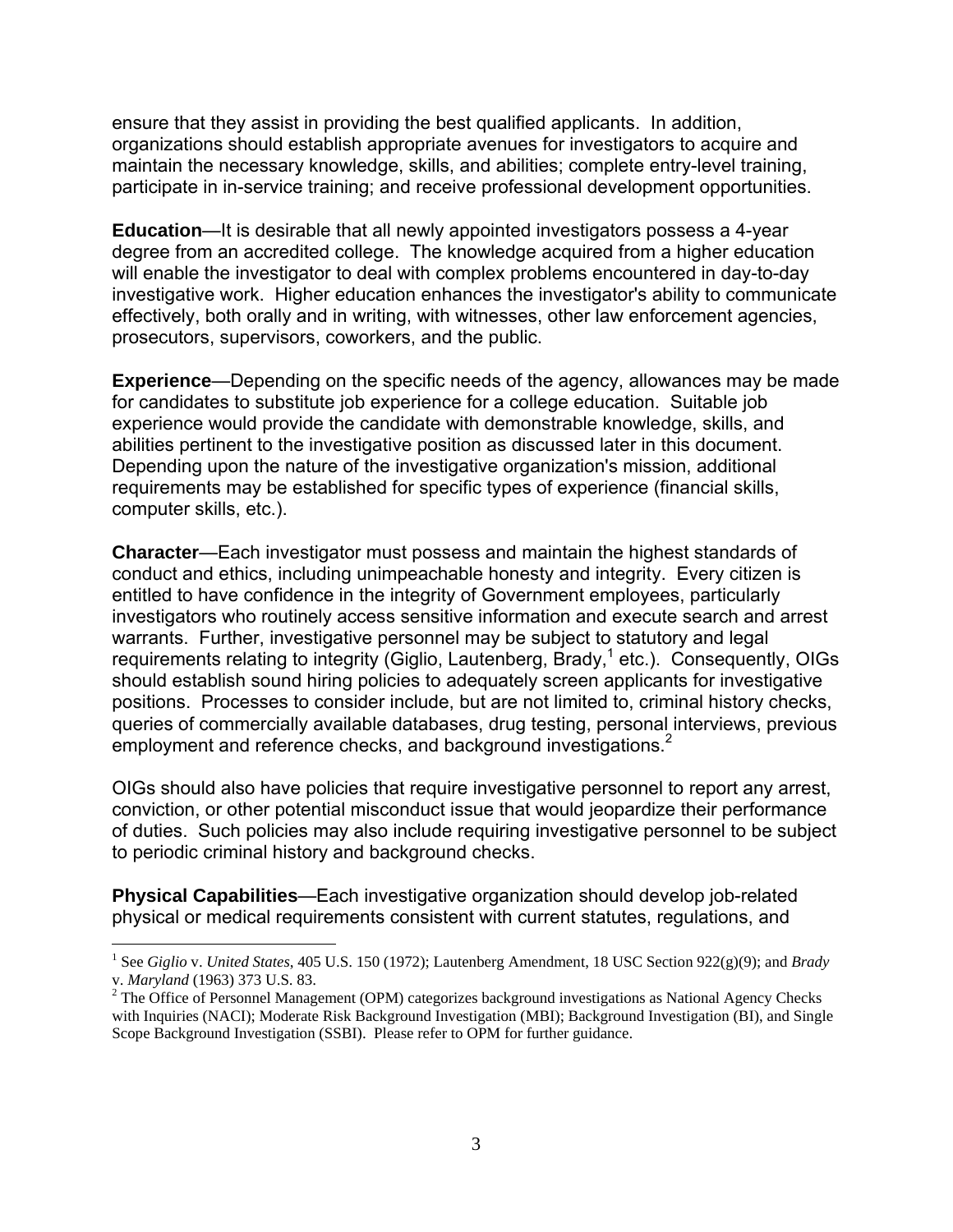agency policies to enable investigators to discharge their duties, while promoting personal well-being.

The physical demands placed upon the investigator will vary among agencies. OIGs employing criminal investigators should establish a physical fitness program to provide and maintain physical fitness and reduce the risks of cardiovascular disease, obesity, stress, and related ailments and disorders.

It is in the interest of an investigative agency to establish and maintain a vibrant workforce because an investigator's duties frequently require irregular unscheduled hours, personal risk, exposure to extreme weather, considerable travel, and arduous exertion. Investigators are frequently engaged in stressful encounters and can be victims of stress-related medical disorders.

**Age**—Consideration should be given to minimum and maximum age requirements for entry-level criminal investigator positions in accordance with applicable statutes and regulations. Waivers may be granted only in accordance with applicable regulations.

**Knowledge, Skills, and Abilities**—Because of the critical and sensitive nature of an investigator's position, investigative agencies should ensure that all investigators, commensurate with grade level, possess the requisite knowledge, skills, and abilities summarized below to fulfill their responsibilities.

- 1. A knowledge of theories, principles, practices, and techniques of investigation and the education, ability, and experience to apply such knowledge to the type of investigation being conducted;
- 2. A knowledge of government organizations; programs; activities; functions; and, where applicable, their interrelations with the private sector;
- 3. A knowledge of applicable laws, rules, and regulations, including the U.S. Constitution; the U.S. Criminal Code (including elements of crimes); the Federal Rules of Evidence; the Federal Rules of Criminal Procedure; and other pertinent statutes, such as the Privacy, Freedom of Information, and Whistleblower Protection Acts;
- 4. An ability to exercise tact, initiative, ingenuity, resourcefulness, and judgment in collecting and analyzing facts, evidence, and other pertinent data; apply sound deductive reasoning; and deliver oral and written reports;
- 5. An ability to safely and effectively carry out law enforcement powers, where duly authorized, including carrying firearms, applying for and executing search warrants, serving subpoenas, and making arrests; and
- 6. The skills necessary for the investigation. This qualification standard recognizes that proper training is required to meet the need for the broad range of special knowledge and skills necessary to conduct investigations. This training should include both formal classroom and on-the-job training. The qualifications listed below apply to the skills of an investigative organization as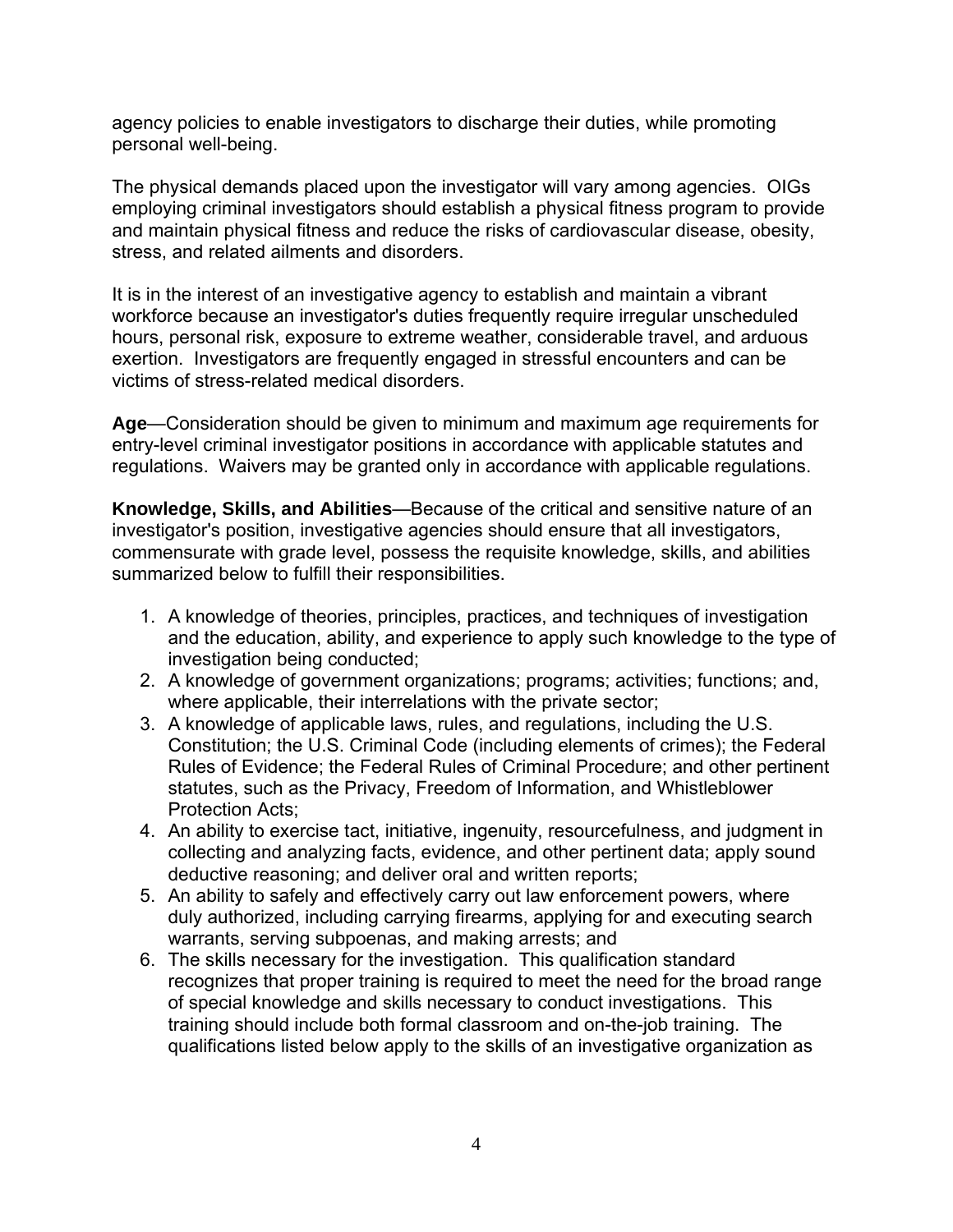a whole and not necessarily to every individual investigator. Skills required to conduct an investigation include the ability to:

- a) Obtain information from people;
- b) Analyze and understand documentary evidence;
- c) Understand witness confidentiality and "whistleblower" concepts;
- d) Analyze and evaluate facts; make sound and objective assessments and observations; and, where appropriate, make constructive recommendations;
- e) Use computer equipment, software, and related systems effectively in support of the investigative process;
- f) Deliver clear, concise, accurate, and factual summaries of results of investigations, both orally and in writing;
- g) Prepare and obtain signed, sworn statements; and
- h) Use appropriate and authorized specialized investigative techniques.

**Criminal Investigator Entry-Level Training**— All OIG investigators who exercise law enforcement powers (authorized by the Inspector General Act (IG Act), section 6(c), and implemented by the Attorney General Guidelines for Offices of Inspector General, US Marshals Service deputation, or other with statutory authority) must successfully complete a formal basic training course, such as the Criminal Investigator Training Program at the Federal Law Enforcement Training Center. As an alternative, this training requirement may be satisfied by completion of a comparable course of instruction.

In addition, OIG investigators exercising law enforcement powers should attend a formal OIG-specific follow-on training program, such as the Inspector General Investigator Training Program at the Inspector General Investigator Academy (IGCIA), or equivalent, or in case of experienced criminal investigators hired from Federal law enforcement agencies outside the IG community, the IG Transitional Training Program at the IGCIA or equivalent.

Each agency should also provide orientation training (formal or informal) specifically relating to the agency's mission, programs, policies, procedure, rules, and regulations. Agencies may also consider in-service training covering similar topics, as best suits the agency's requirements and the investigator's experience. (See Appendix A, "Job Task Illustration for Investigators.")

**Firearms Qualification**—OIGs must ensure that all criminal investigators authorized to carry a firearm train and qualify regularly, as defined by the Attorney General Guidelines or other authoritative guidelines.

The agency must develop a policy that ensures compliance with regular firearms qualification. Such policy should address occasions when failure to qualify or attend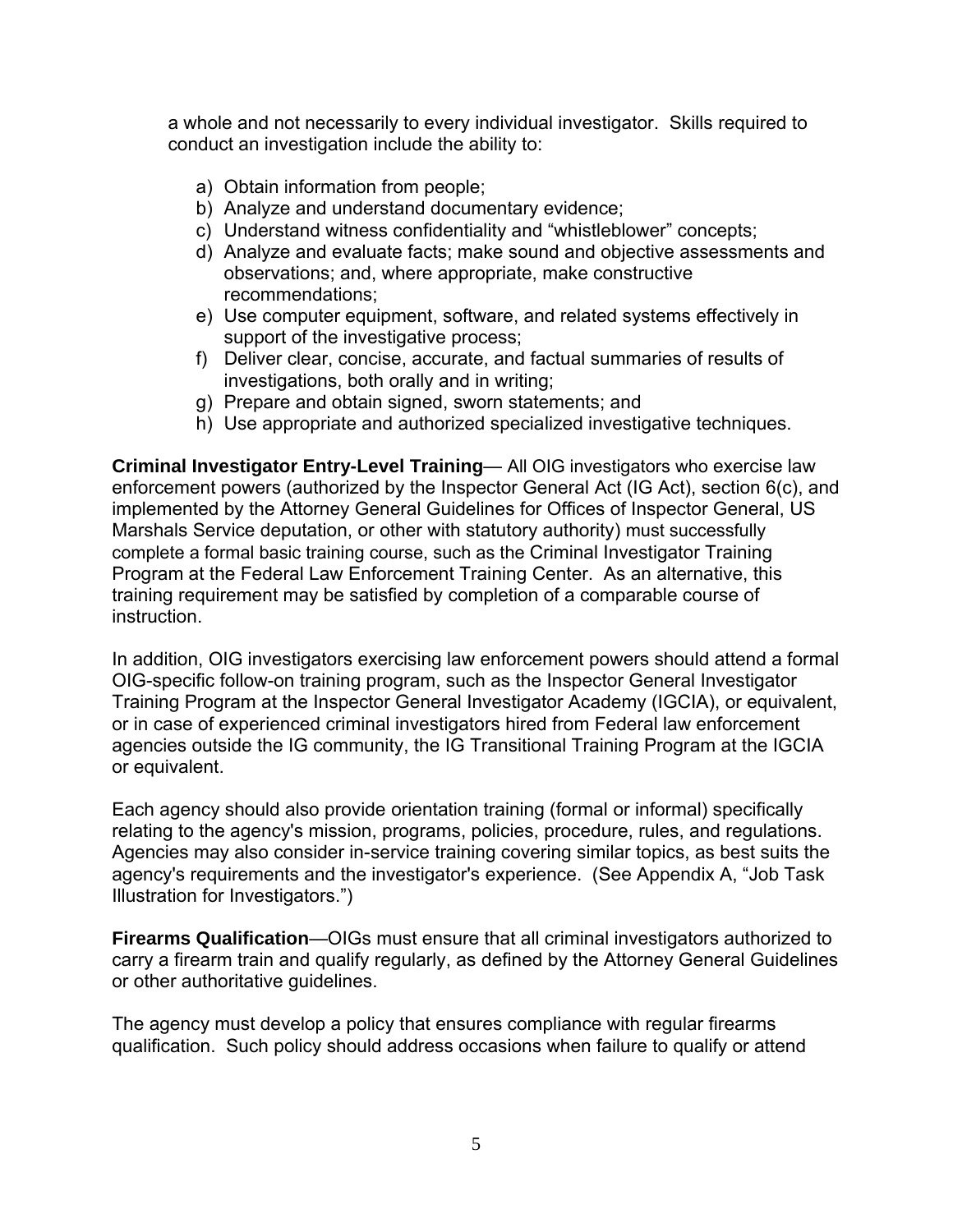periodic training is justified and the corrective actions taken when failure was not justified. OIG policies should require the surrender of a firearm or suspension of law enforcement authority if the failure reaches an unacceptable level.

OIGs must implement an inventory control system for firearms and related equipment, law enforcement credentials/identification, and specialized technical equipment.

**Periodic Training Requirements**—OIGs should also periodically train criminal investigators on effective and appropriate use of force and constitutional law and other topics articulated in the Attorney General Guidelines or other authoritative guidelines. Additional topics to consider are new laws and court decisions affecting operations; technological improvements; and any changes in agency and national level policies, procedures, rules, and regulations (e.g., Transportation Security Administration (TSA) training on "flying while armed").

All post-basic training should be part of a systematic, progressive, and documented plan to maintain the requisite knowledge, skills, and abilities. OIGs deliver such training depending on the organization's needs and mission requirements. The frequency and nature of such training may be adjusted depending on whether the investigator is in a primary or secondary position.

OIG policies should determine the frequency of, and ensure compliance with, its recurring and periodic training, which, absent unique circumstances, should not exceed 3 years.

**Professional Development**—The training of an investigator should be a continuing process. An investigator should receive formal and on-the-job exposure prior to an assignment requiring independent application of a given subject matter. A continuous career development program should be established to provide the proper preparation, training, and guidance to develop into professionally qualified investigators and supervisors.

To facilitate this effort, the investigative agency should develop a training profile that will satisfy its needs and consider a mentoring program. (See Appendix B, "Training Profile Illustration.")

## **B. INDEPENDENCE**

The second general standard for investigative organizations is:

*In all matters relating to investigative work, the investigative organization must be free, both in fact and appearance, from impairments to independence; must be organizationally independent; and must maintain an independent attitude.*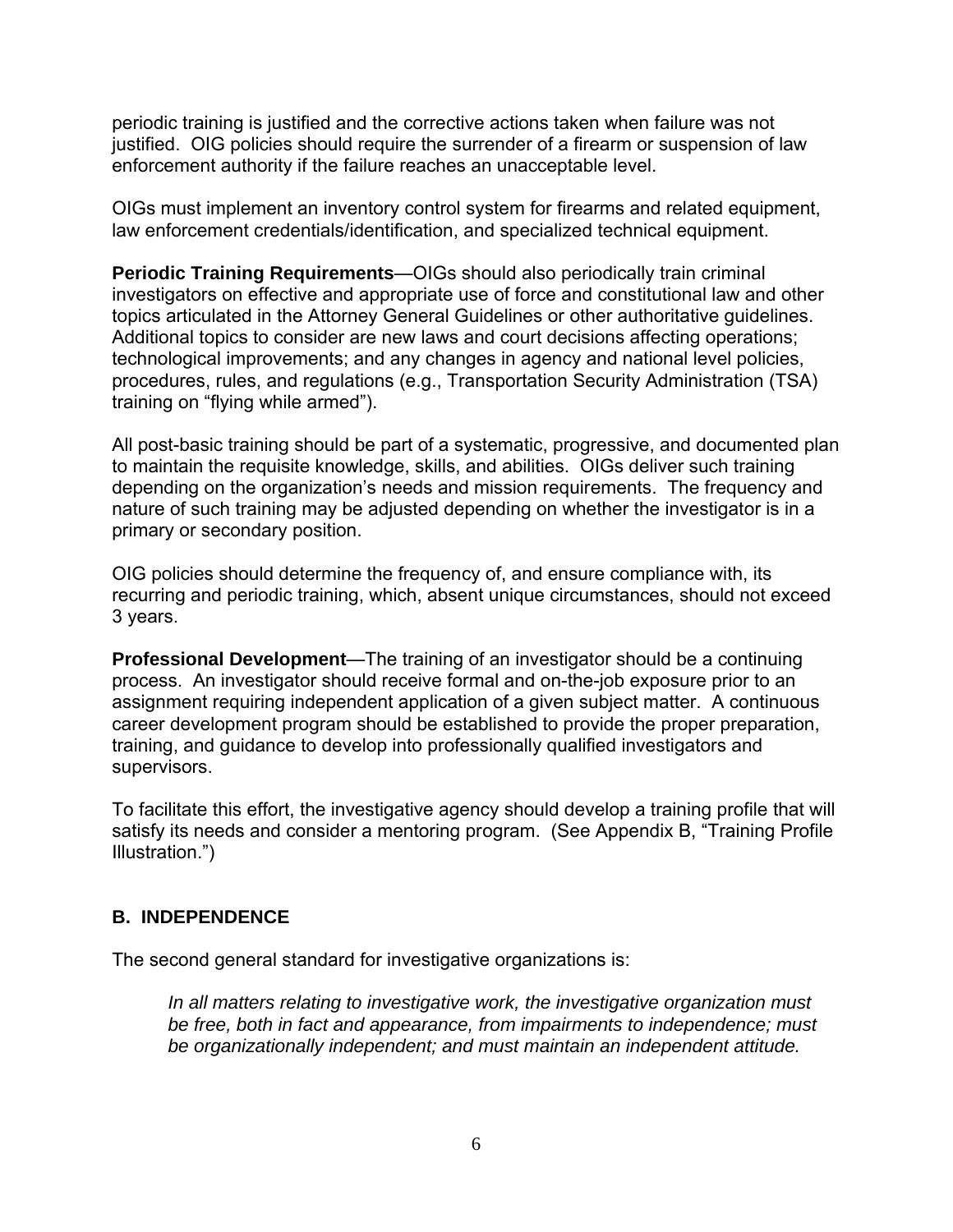This standard places upon agencies, investigative organizations, and investigators the responsibility for maintaining independence, so that decisions used in obtaining evidence, conducting interviews, and making recommendations will be impartial and will be viewed as impartial by knowledgeable third parties. There are three general classes of impairments to independence: personal, external, and organizational.

## **Guidelines**

**Personal Impairments**—Circumstances may occur in which an investigator may experience difficulty in achieving impartiality because of their views and/or personal situations and relationships. These impairments may include the following:

- 1. Official, professional, personal, or financial relationships that might affect the extent of the inquiry; limit disclosure of information; or weaken the investigative work in any way;
- 2. Preconceived opinions of individuals, groups, organizations or objectives of a particular program that could bias the investigation;
- 3. Previous involvement in a decisionmaking or management capacity that would affect current operations of the entity or program being investigated;
- 4. Biases, including those induced by political or social convictions that result from employment in, or loyalty to, a particular group or organization; and
- 5. Financial interest in an individual, an entity, or a program being investigated.

**External Impairments**— Factors external to the investigative organization may restrict its ability to conduct an independent and objective investigation and issue reports of investigation. Such factors include:

- 1. Interference in the assignment of cases or investigative personnel;
- 2. Restriction on funds or other resources dedicated to the investigation or to investigative organizations;
- 3. Influence on the extent and thoroughness of the investigative scope, the way in which the investigation is conducted, the individual(s) who should be interviewed, the evidence that should be obtained, and the content of the investigative report; and
- 4. Denial of access to sources of information, including documents and records.

**Organizational Impairments**—An investigative organization's independence can be affected by its position within the hierarchical structure of the subject Government entity. To help achieve maximum independence, the investigative function should be positioned outside the staff or reporting line of the unit or employees under investigation. Investigations of OIG personnel should always reflect a special sensitivity to this issue of independence.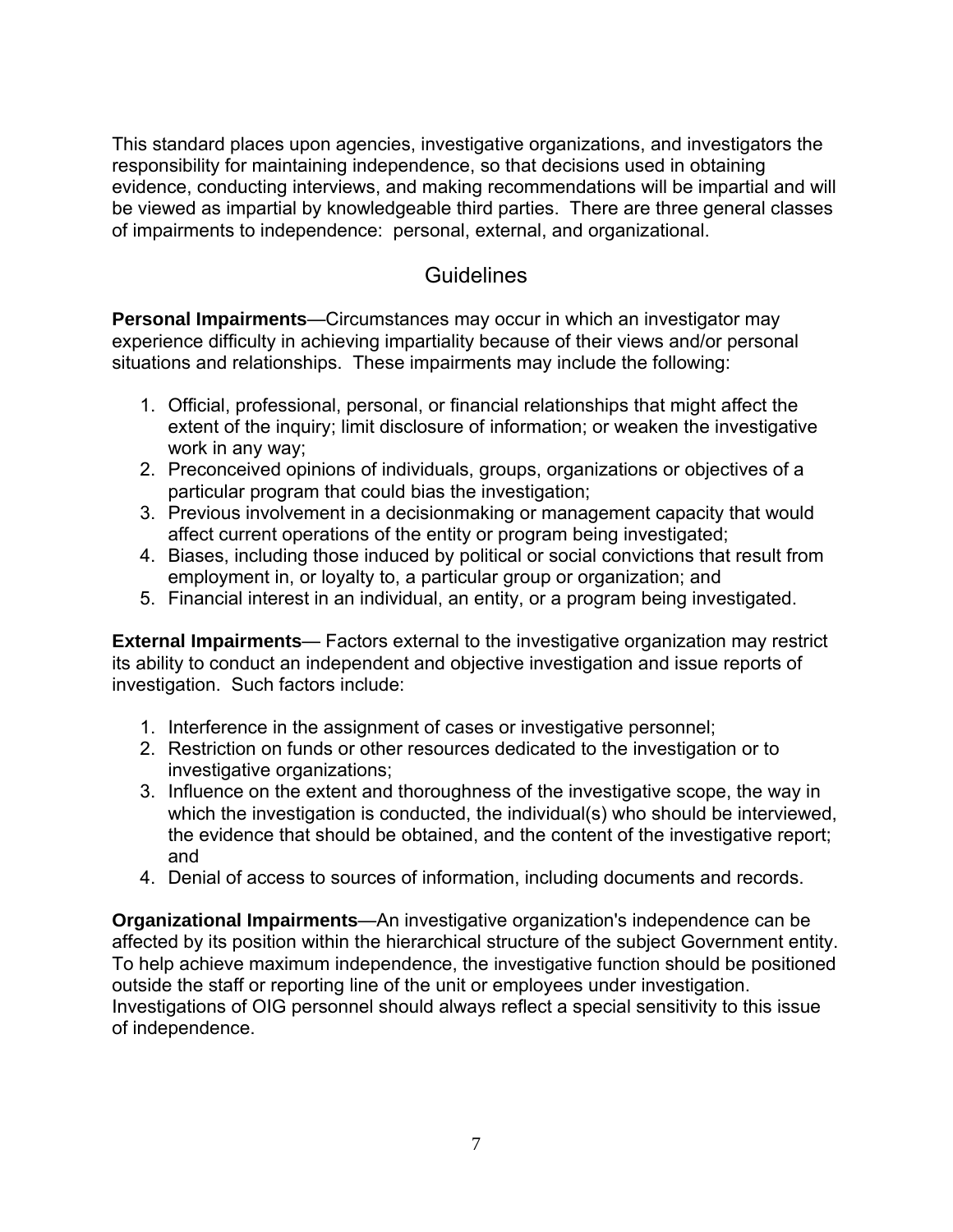## **C. DUE PROFESSIONAL CARE**

The third general standard for investigative organizations is:

*Due professional care must be used in conducting investigations and in preparing related reports.* 

This standard requires a constant effort to achieve quality and professional performance. It does not imply infallibility or absolute assurances that an investigation will reveal the truth of a matter.

## Guidelines

This standard requires:

**Thoroughness—**All investigations must be conducted in a diligent and complete manner, and reasonable steps should be taken to ensure that pertinent issues are sufficiently resolved and to ensure that all appropriate criminal, civil, contractual, or administrative remedies are considered.

**Legal Requirements—**Investigations should be initiated, conducted, and reported in accordance with (a) all applicable laws, rules, and regulations; (b) guidelines from the Department of Justice and other prosecuting authorities; and (c) internal agency policies and procedures. Investigations should be conducted with due respect for the rights and privacy of those involved.

**Appropriate Techniques—**Specific methods and techniques used in each investigation should be appropriate for the circumstances and objectives.

**Impartiality—**All investigations must be conducted in a fair and equitable manner, with the perseverance necessary to determine the facts.

**Objectivity—**Evidence must be gathered and reported in an unbiased and independent manner in an effort to determine the validity of an allegation or to resolve an issue. This includes inculpatory and exculpatory information.

**Ethics—**At all times, the actions of the investigator and the investigative organization must conform with all applicable standards of ethical conduct.

**Timeliness**—All investigations should be conducted and reported in a timely manner. This is especially critical given the impact investigations have on the lives of individuals and activities of organizations. Hence, the effectiveness of an investigator depends, in part, on the promptness of finished work products, such as prepared findings and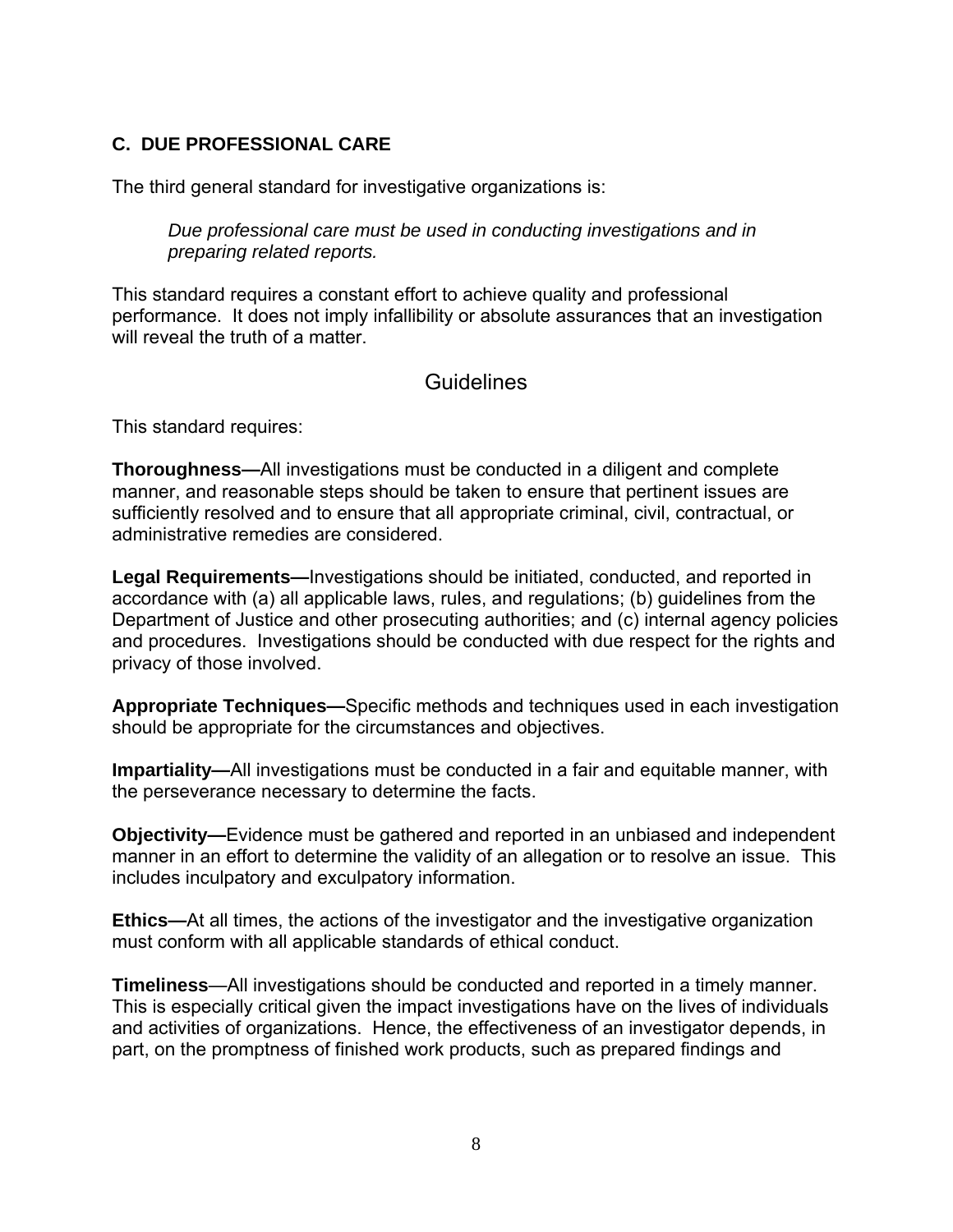memorialized witness interviews.

**Accurate and Complete Documentation—**The investigative report findings and accomplishments (indictments, convictions, recoveries, etc.) must be supported by adequate documentation (investigator notes, court orders of judgment and commitment, suspension or debarment notices, settlement agreements, etc.) and maintained in the case file.

**Documentation of Policies and Procedures—**To facilitate due professional care, organizations should establish written investigative policies and procedures via handbook, manual, directives, or similar mechanisms that are revised regularly according to evolving laws, regulations, and executive orders.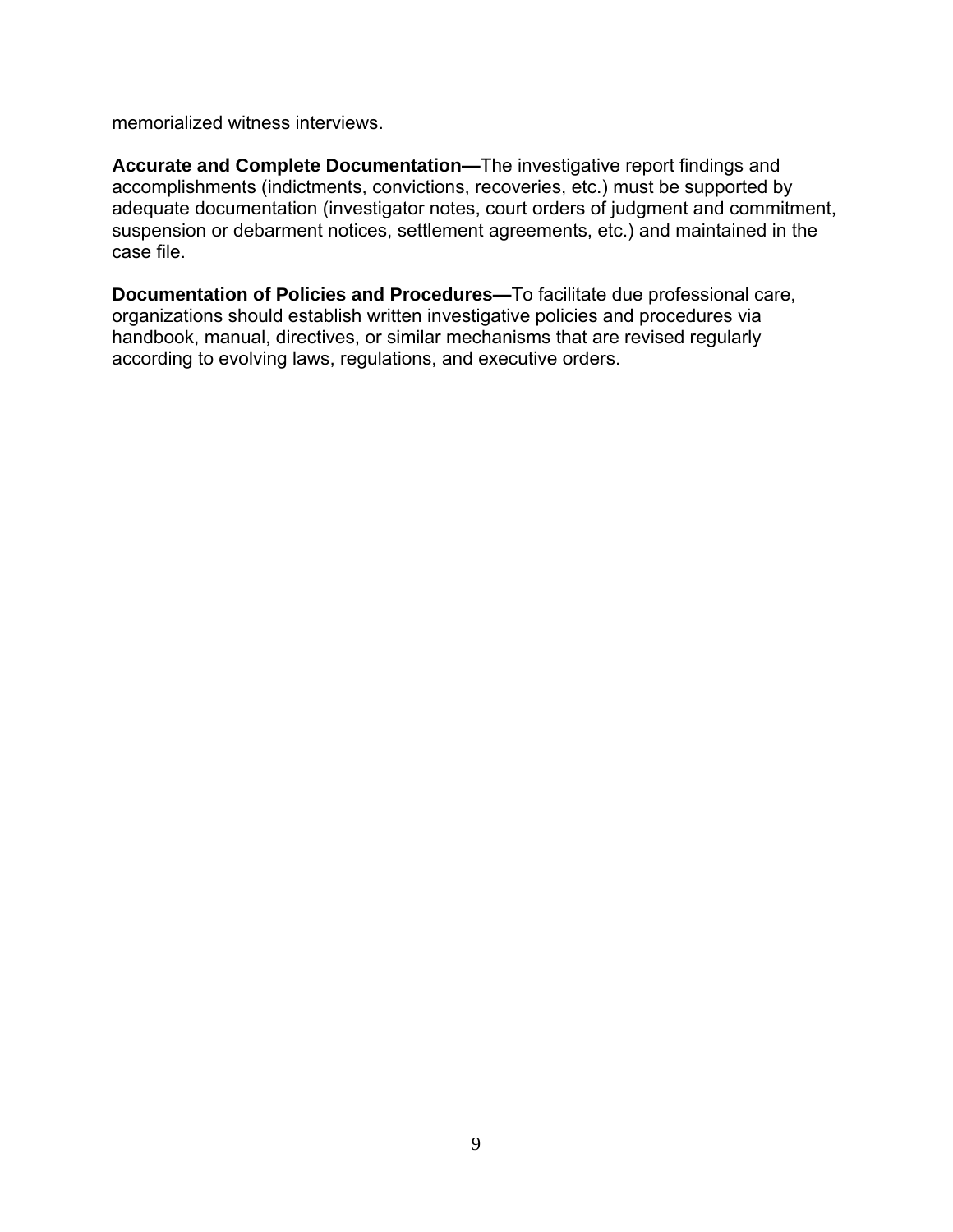## **QUALITY STANDARDS FOR INVESTIGATIONS**

## **QUALITATIVE STANDARDS**

Qualitative standards address four critical standards that must be addressed if the effort is to be successful. These are: planning, execution, reporting, and information management.

## **A. PLANNING**

The first qualitative standard for investigative organizations is:

*Organizational and case-specific priorities must be established and objectives developed to ensure that individual case tasks are performed efficiently and effectively.* 

Priorities and objectives apply to investigative organizations, in general (the types and numbers of investigations conducted, application of resources, minimal case-opening thresholds, etc.) and to specific investigative tasks in particular (the person(s) to interview, the records to review, and time frames for completing tasks, etc.). This standard may best be achieved by preparing organizational and case-specific plans and strategies.

## **Guidelines**

**Organizational Planning**—When feasible, OIG should prepare goal-oriented annual investigative plans that are consistent with prevailing law, Attorney General Guidelines (if applicable), and OIG-specific mission and goals. Planning documents should present each organization's goals and objectives, performance measures, and a guide for managers to implement these plans. The plans should project the allocation of resources, identify priorities, describe investigative programs, and include any new initiatives. Such plans may be part of an annual appropriation request or part of the overall OIG annual plan or performance document.

Annual plans should be flexible enough to accommodate individual agency needs and the shifting of investigative priorities and staff resources, as circumstances dictate. However, operational plans should be specific enough to provide a basis for the professional management of investigative resources and workloads during the planning year.

**Individual Case Planning**—Upon receipt, each complaint must be evaluated against the investigative functions, priorities, and guidelines for one of three decisions: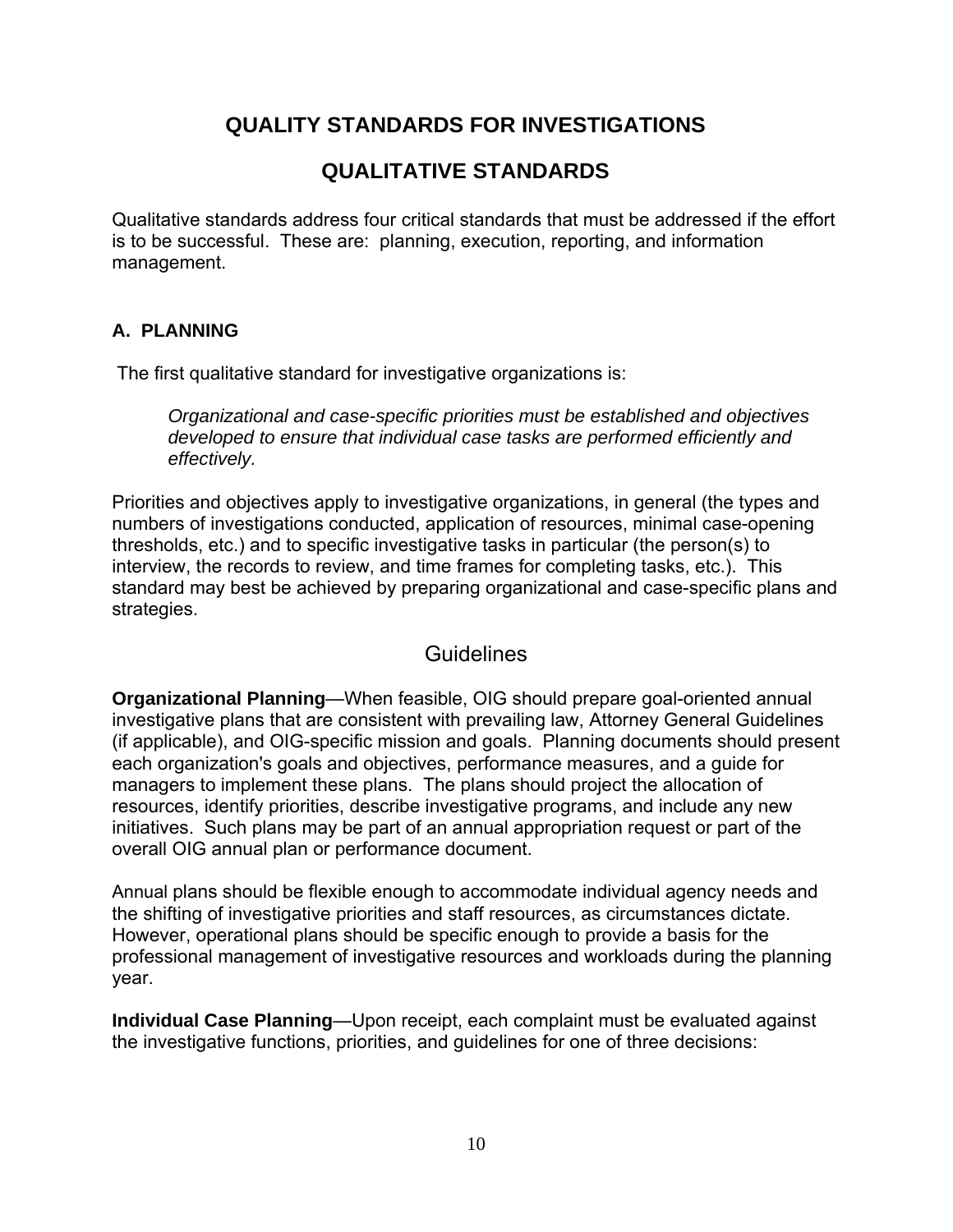- Initiate investigative activity,
- Refer to another appropriate authority, or
- Take no further specific investigative action.

If the decision is to initiate an investigation, the organization should begin any necessary immediate actions and establish, if appropriate, an investigative plan of action (whether verbal or written) as soon as possible. The plan should describe as many of the following components as deemed necessary:

- 1. Primary nature and complexity of the allegations (criminal, civil, and/or administrative);
- 2. Planned focus and objectives of the investigation;
- 3. Possible violation(s) of law, rule, or regulation and the corresponding elements of proof or standards;
- 4. Coordination with appropriate authorities, if warranted (another OIG, the Federal Bureau of Investigation, etc.);
- 5. Applicable judicial venue and coordination with prosecutors, when appropriate;
- 6. Steps necessary to meet investigative objectives; and
- 7. Resources necessary to meet investigative requirements.

During the investigation, organizations should, when appropriate, also consider the actions suggested below to ensure that the investigation is conducted efficiently and effectively (the list is not exhaustive, but representative).

- 1. Use of a time-phased approach that ensures that individual leads are pursued on a timely basis and that periodic evaluations of progress occur. This would include an ongoing affirmative decision to continue or terminate the investigation.
- 2. Identification of any causative factors that should be reported as weaknesses or internal control issues requiring corrective action by agency management.
- 3. Ongoing coordination with appropriate agency or other Government officials if notable security or public health and safety issues are raised.

## **B. EXECUTING INVESTIGATIONS**

The second qualitative standard for investigative organizations is:

*Investigations must be conducted in a timely, efficient, thorough, and objective manner.* 

The investigator is a fact-gatherer and should not allow conjecture, unsubstantiated opinion, bias, or personal observations or conclusions to affect work assignments. He or she also has a duty to be receptive to evidence that is exculpatory, as well as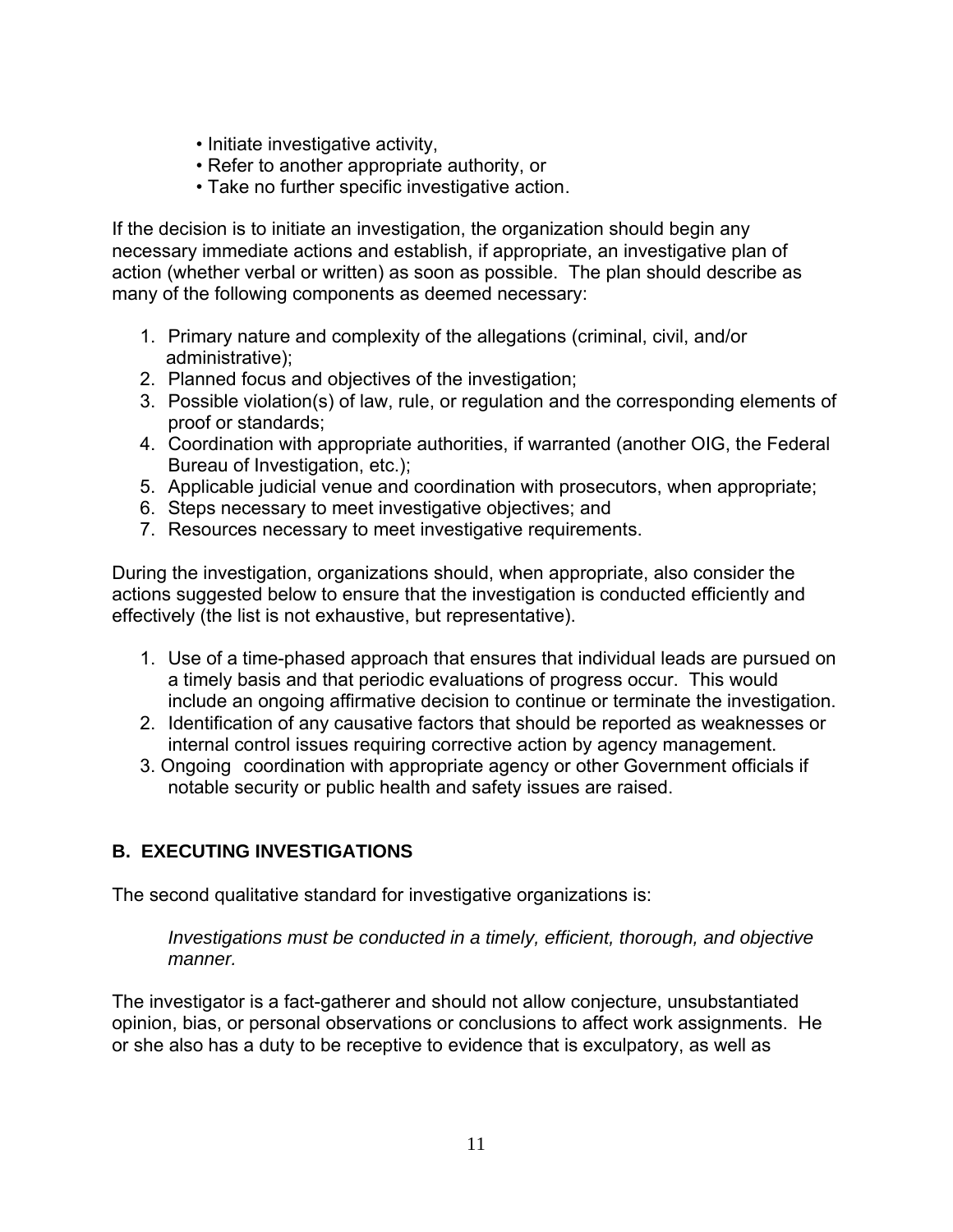incriminating. The investigator should collect and analyze evidence through a number of techniques, including, but not limited to, interviews of complainants, witnesses, victims, and subjects; reviews of records; surveillance and consensual monitoring; undercover operations; and use of computer technology.

## **Guidelines**

The following guidelines should be considered, recognizing that investigations are often fluid and unpredictable:

**Conducting Interviews**—A review of known information should precede a planned interview. An investigator should identify himself/herself to the interviewee and state the purpose of the interview, if appropriate. Appropriate warnings<sup>3</sup> should be provided to those individuals suspected of violating law or regulation. Witnesses generally do not require rights advisement. When conducting an interview, particular attention should be given to obtaining the interviewee's observations and knowledge of incidents and actions or statements of other persons connected with the event. Interviewees should be asked to provide, or identify the location of, relevant documents. All interviews are subject to inclusion in reports. Any contemporaneous interview notes that are prepared in a criminal investigation should be retained as required by law or agency policy. Requests for witness confidentiality should be honored, in accordance with the IG Act and to the extent legally permissible. In all cases, interviews should be properly documented.

**Collecting Evidence**—Evidence should be collected in such a way as to ensure that all known or obviously relevant material is obtained, the chain of custody is preserved, and the evidence is admissible in any subsequent proceeding. The validity of information and evidence obtained during an investigation should be verified. A procedure for the disposal of physical evidence by an independent party must be followed. When using the work of a specialist, such as criminal laboratory examiners, computer forensic examiners, and financial experts, investigators should assess the specialist's ability to perform and report on the work in an impartial manner and should understand the scope and objective required of the specialist. Investigators should also consider the specialist's professional certification, experience, and relevant standards.

**Documenting Activities**—The results of investigative activities should be accurately and completely documented in the case file. Internal investigative guidelines should specifically and clearly address due diligence and timeliness of the documentation.

 $\overline{a}$ 

<sup>3</sup> For further details, see *Miranda* v. *Arizona*, 384 U.S. 436 (1966); *Kalkine* v. *United States*, 473 F.2d 1391, 1393, (Cr. Cl. 1973); *Garrity* v. *New Jersey*, 385 U.S. 493, 500 (1967). Also consult agency requirements related to other rights, such as *NASA* v. *FLRA* (98-369) 527 U.S. 229 (1999) 120 F.3d 1208 (Weingarten).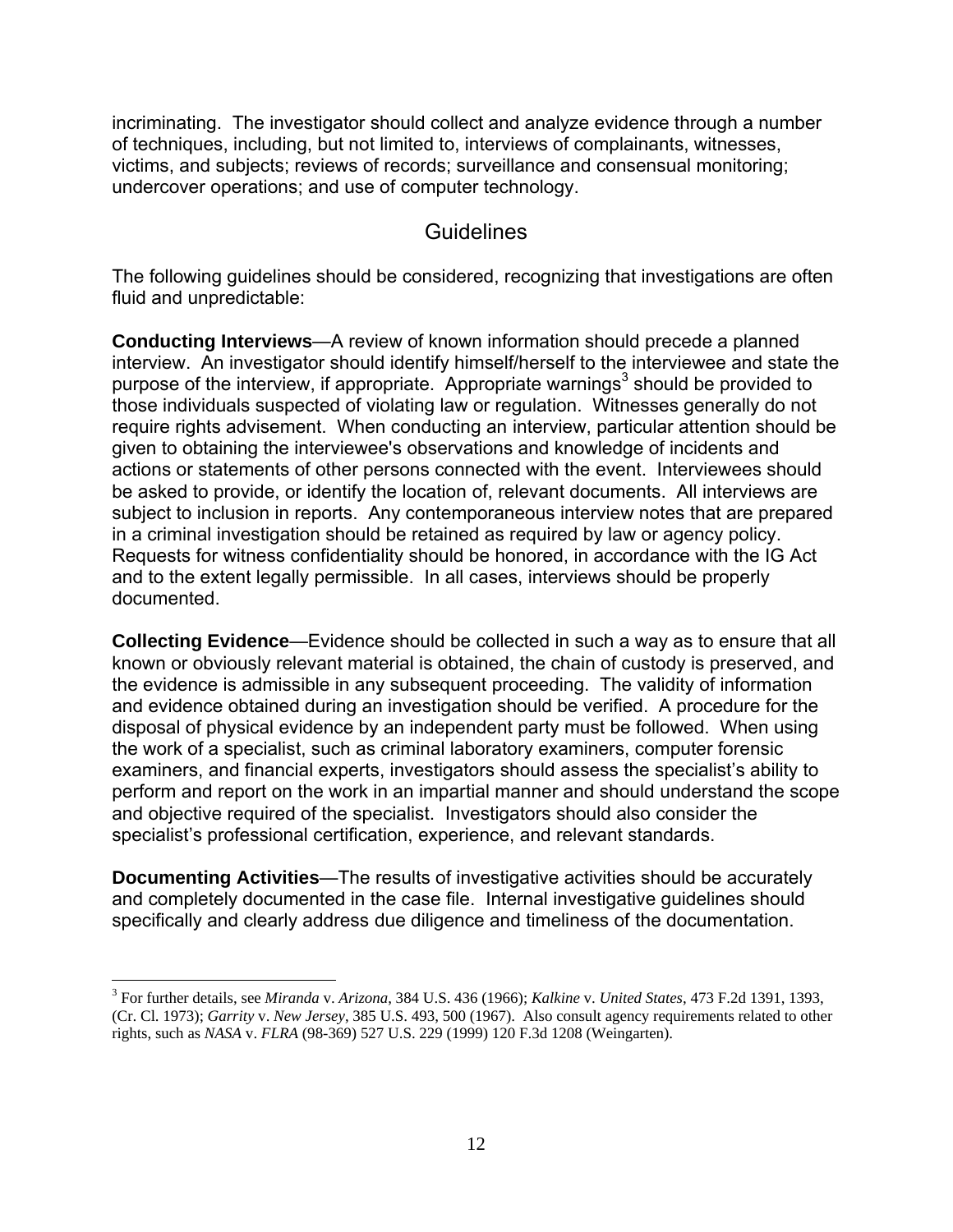**Complying With Legal Requirements**—Interviews, evidence collection, and other activities must be initiated, conducted, and reported in accordance with all applicable laws, rules, regulations and should be conducted with due respect for the rights and privacy of those involved. This includes, for example, appropriate warnings and assurances and Grand Jury restrictions.

Additional considerations during an investigation may include:

- Obtaining, securing, and properly using Grand Jury information;
- Using parallel civil and criminal proceedings;
- Respecting the Right to Financial Privacy Act;
- Developing and using confidential informants and other sources of information;
- Obtaining and using hotline information;
- Using IG subpoenas;
- Serving as liaison and interacting with prosecutors; and
- Storing and handling electronic data.

**Conducting Progress Reviews**—Supervisory reviews of case activities should occur periodically to ensure that the case is progressing in an efficient, effective, thorough, and objective manner.

## **C. REPORTING**

The third qualitative standard for investigative organizations is:

*Reports (oral and written) must thoroughly address all relevant aspects of the investigation and be accurate, clear, complete, concise, logically organized, timely, and objective.* 

All reports should accurately, clearly, and concisely reflect the relevant results of the investigator's efforts. Facts should be presented in straightforward, grammatically correct language and should avoid the use of unnecessary, obscure, and confusing verbiage. Graphics should be well-prepared, clearly relevant to the investigation, and supportive of the presentation.

## Guidelines

Organizations should determine the most appropriate report mechanism (verbal or written) and format, on the basis of the circumstances of the issue(s) involved. In pursuing this standard, the following guidelines should be considered:

1. In any report, the facts should be set forth to facilitate reader comprehension.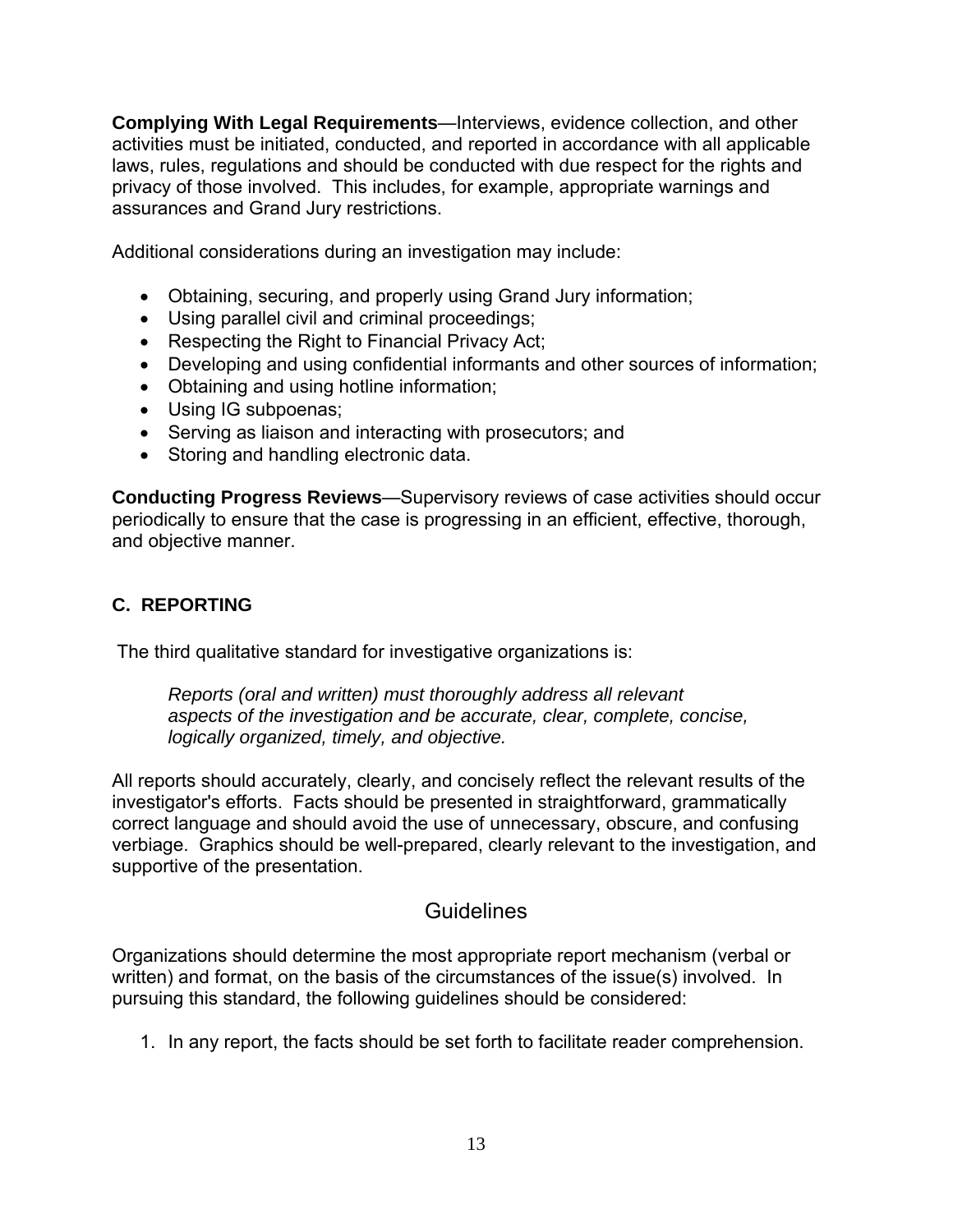This should include a clear and concise statement of the facts and applicable law, rule, or regulation that was allegedly violated or that formed the basis for an investigation.

- 2. The principles of good report writing should be followed. A quality report will be logically organized, accurate, complete, concise, impartial, and clear and should be issued in a timely manner.
- 3. Reports should contain exculpatory evidence and relevant mitigating information when discovered during any administrative investigation. Exculpatory evidence in a criminal or civil investigation must be brought to the attention of the assigned prosecutor.
- 4. Evidence outlined in a report should be supported by documentation in the investigative case file.
- 5. In some cases, it may be appropriate to note specific allegations that were not investigated to ensure that decisionmakers can take further action as they deem appropriate.
- 6. The outcome or accomplishment (fines, savings, recoveries, indictments, convictions, suspensions and debarments, or management recommendations, etc.) should be documented in the file.
- 7. Systemic weaknesses or management problems disclosed in an investigation should be reported to agency officials as soon as practicable.

## **D. MANAGING INVESTIGATIVE INFORMATION**

The fourth qualitative standard for investigations is:

*Investigative data must be stored in a manner that allows effective retrieval. reference, and analysis, while ensuring the protection of sensitive data (i.e., personally identifiable, confidential, proprietary, or privileged information or materials.).* 

One of the many hallmarks of an efficient organization is its ability to retrieve information that it has collected. An effective information management system creates and enhances institutional memory. This, in turn, enhances the entire organization's ability to conduct pattern and trend analyses and to fulfill the mandate of detection and prevention. Such a system also assists in making informed judgments relative to resource allocation, training needs, investigative program development, prevention activities, and implementation of the investigative process. Further, the IG Act requires that certain data elements be reported in the semiannual reports to Congress.<sup>4</sup>

 $\overline{a}$ <sup>4</sup> OIGs are encouraged to consult the IG Act for those requirements.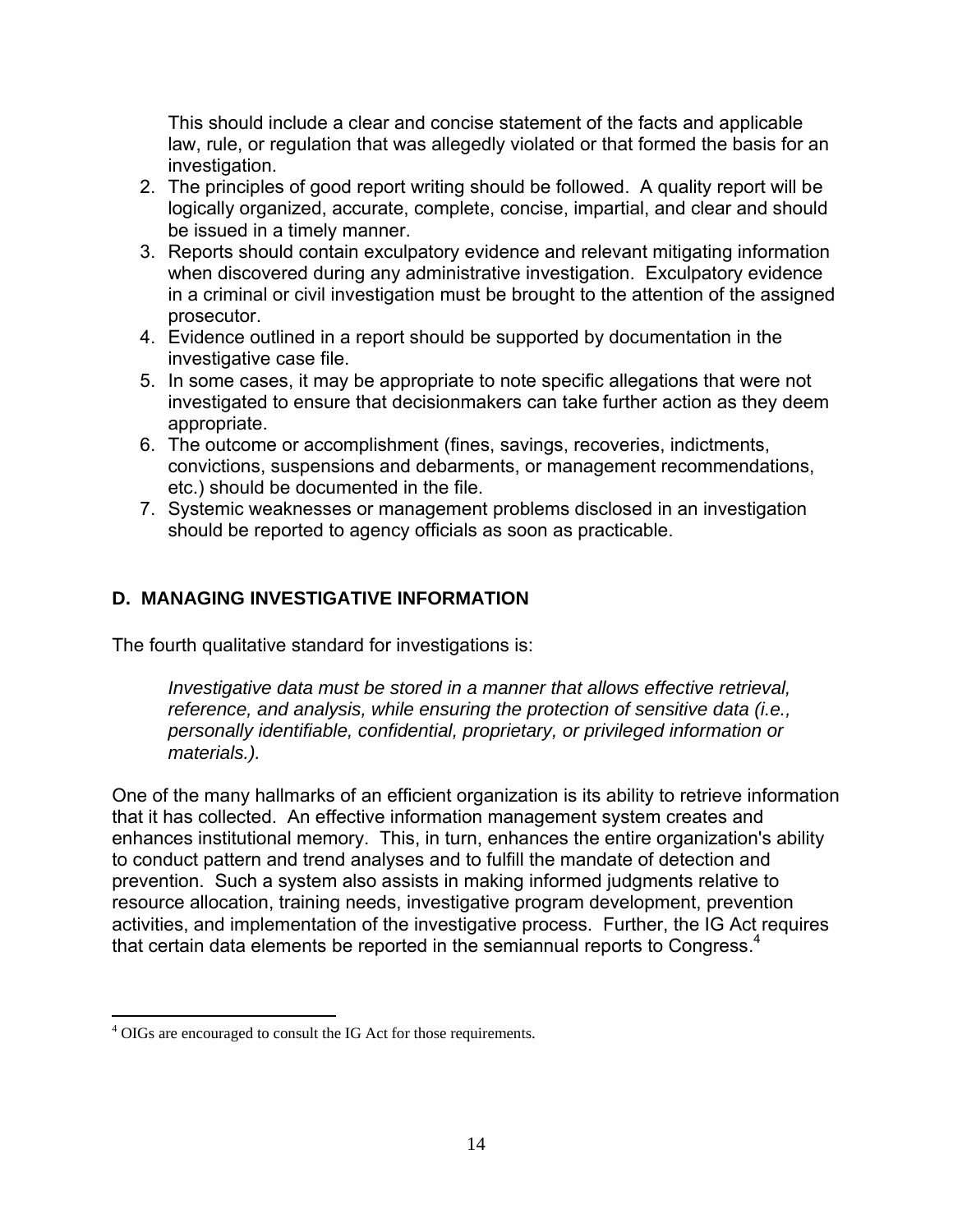## **Guidelines**

The degree to which an organization efficiently achieves its goals is affected by the quality and relevance of information that is collected, stored, retrieved, and analyzed. Information, or the lack of it, has direct influence on management's ability to make sound decisions relating to investigative matters. Therefore, written directives should exist that define the organizational component responsible for record maintenance and the specific procedures to be performed.

**Information Flow**—Accurate processing of information is essential to the mission of an investigative organization. It should begin with the orderly, systematic, accurate, and secure maintenance of a management information system. Written guidance should define the data elements to be recorded in the system. The guidance should be based on legal requirements and needs and should cover the proper security and storage of personally identifiable and other sensitive information and the storage of discoverable information.

**Complaint-Handling Activities**—The investigative process often begins with a complaint from an individual. The initial complaint will rarely provide the agency with all the necessary information and may be the first indication of a serious violation of law. Policies, procedures, and instructions for handling and processing complaints should be in place. Individuals receiving complaints should obtain all pertinent details. The agency should adopt procedures to ensure that basic information is recorded, held confidential, and tracked to final resolution.

**Case Initiation**—An organization should establish guidelines, including the level of the approving authority, for making a determination to initiate an investigation or to pursue another course of action. Case assignments should be based on resource considerations, geographical dispersion and level of experience of personnel, and current workloads. A decision not to investigate (refer to another entity or take no action) should be documented.

**Management Information System** —Management should have certain information available to perform its responsibilities, measure its accomplishments, and respond to requests by appropriate external customers. Items that may be considered for tracking purposes include, but are not limited to, the following:

#### Workload Data

- Number of complaints handled;
- Cases opened;
- Cases closed;
- Cases pending (active);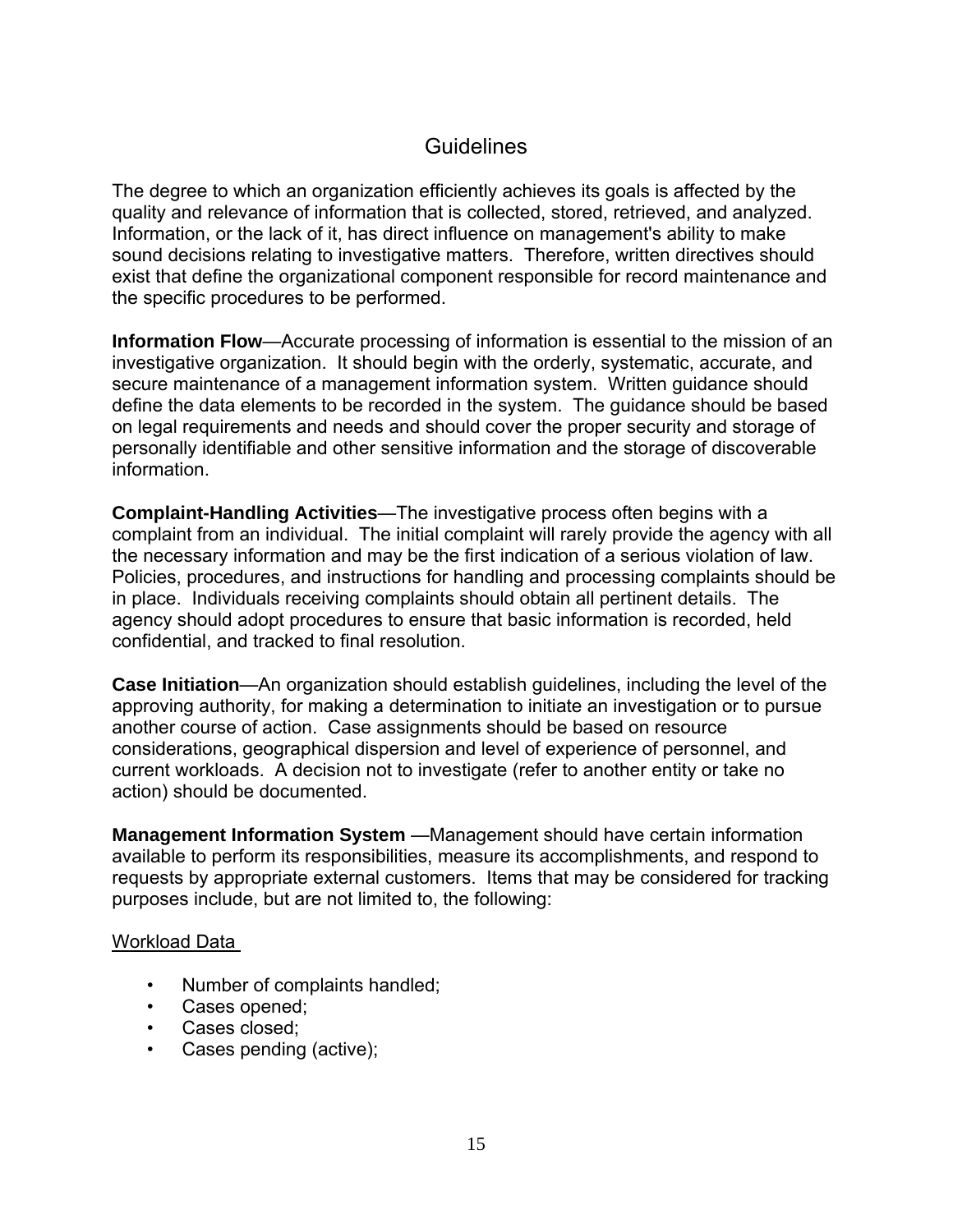- Referrals to program managers and outcomes of such referrals;
- Referrals to other investigative agencies (Federal, State, or local, including agency name);
- Referrals (criminal, civil, and administrative)
	- -accepted and
	- -declined; and
- Amount of direct and indirect labor-hours expended on each case, where appropriate.

## Identification Data

- Appropriate dates (allegation received, case opened, case closed, etc.);
- Source information (anonymous, private citizen, etc.);
- Type of violations investigated (criminal, civil, administrative, etc.);
- Category of investigation (contract and grant fraud, theft, bribery, environmental violation, cybercrime, scientific misconduct, etc.);
- Priority (routine, high priority, special interest, etc.);
- Potential violations (Title 18 of the U.S. Code, agency regulations, etc.);
- Suspected dollar loss, where appropriate;
- Joint and task force investigations;
- Operation, program, office, or facility impacted (Departmental bureau or organization);
- Principal State and location where investigation is centered, including judicial venue;
- Investigative techniques employed (consensual monitoring, undercover investigation, searches, hazardous interviews and activities, etc.); and
- Indices of subjects, witnesses, and other individuals.

## Investigative Results Data

- Number of indictments, convictions, declinations/acceptances, criminal outcomes, and civil actions;
- Amount of recoveries, restitutions, fines, and settlements;
- Reports issued (to prosecutors and agency management);
- Recommendations to agency management for corrective action(s) (take disciplinary action, recover monies, correct internal control weaknesses, etc.);
- Number of disciplinary or other administrative agency actions (terminations, suspensions, debarments, and personnel and contractor actions); and
- Calculated savings from the investigation, if applicable.

The above data will generally allow for the design of a basic system of administrative checks and controls to meet management needs. Depending on the complexity and scope of an investigative activity, additional data can be developed that will enable trend and pattern analyses.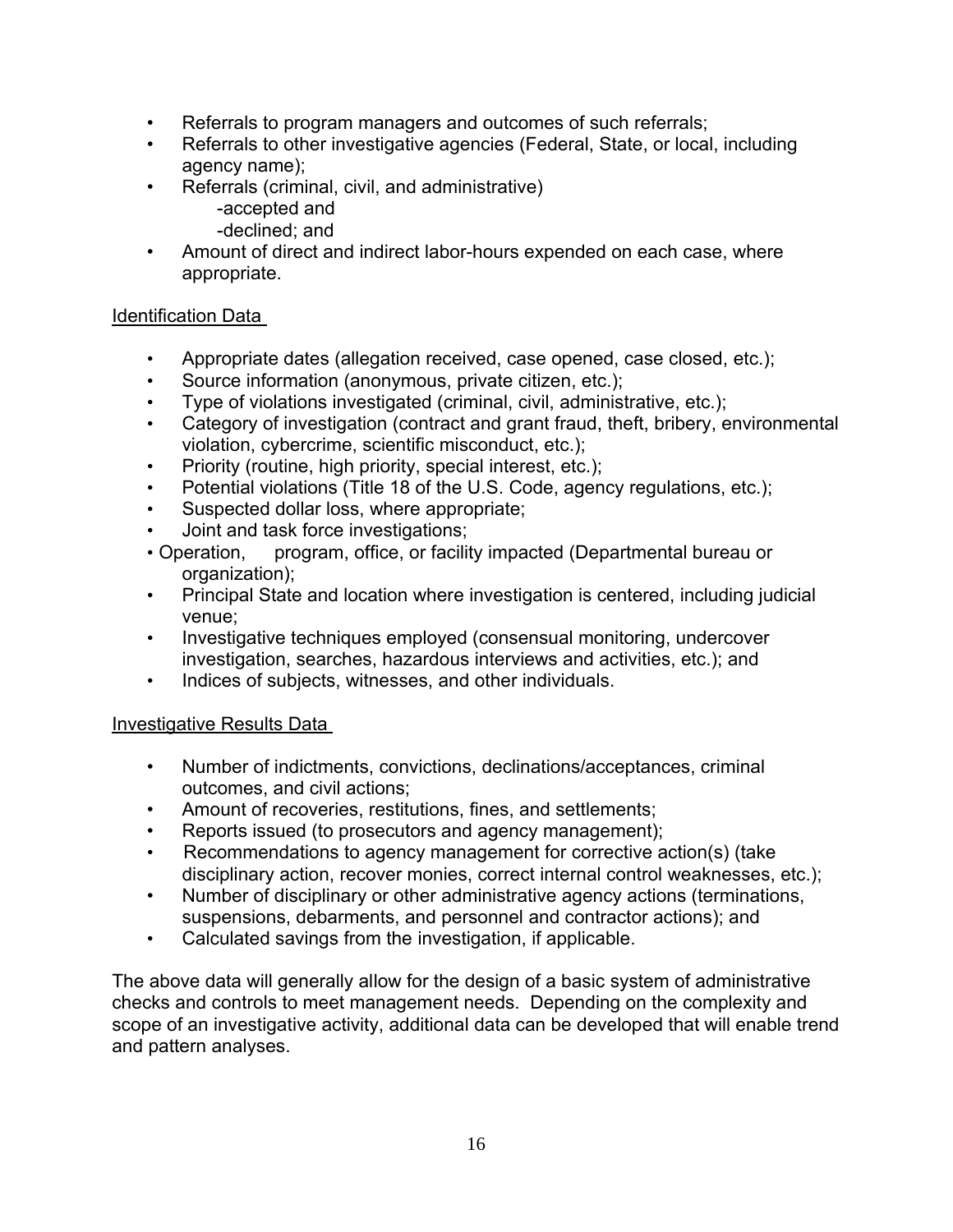**Investigative File—All investigative activity, both exculpatory and incriminating, should** be recorded in an official case file. A case file may be paper, electronic, or both and should be established upon the opening and assignment of an investigation. The file is used to maintain investigative records (interview writeups, data analysis, reports, etc.). Written directives for file management should specify procedures for at least the following:

- File organization, maintenance, storage, and security;
- Assignment of case numbers;
- Preparation and filing of documents and exhibits;
- Collection and storage of evidence;
- Distribution and dissemination of reports;
- Access control of the files:
- Retention of records, including evidence, interview writeups, investigator notes, and other case file documentation (to be determined on the basis of agency requirements, Federal records regulations, and judicial decisions);
- Ensuring that sensitive information is protected (personally identifiable information, Privacy Act information, Grand Jury information, national security information, etc.); and
- Adequate physical and logical controls over electronic case files, to include backup procedures and protection from cyberthreats.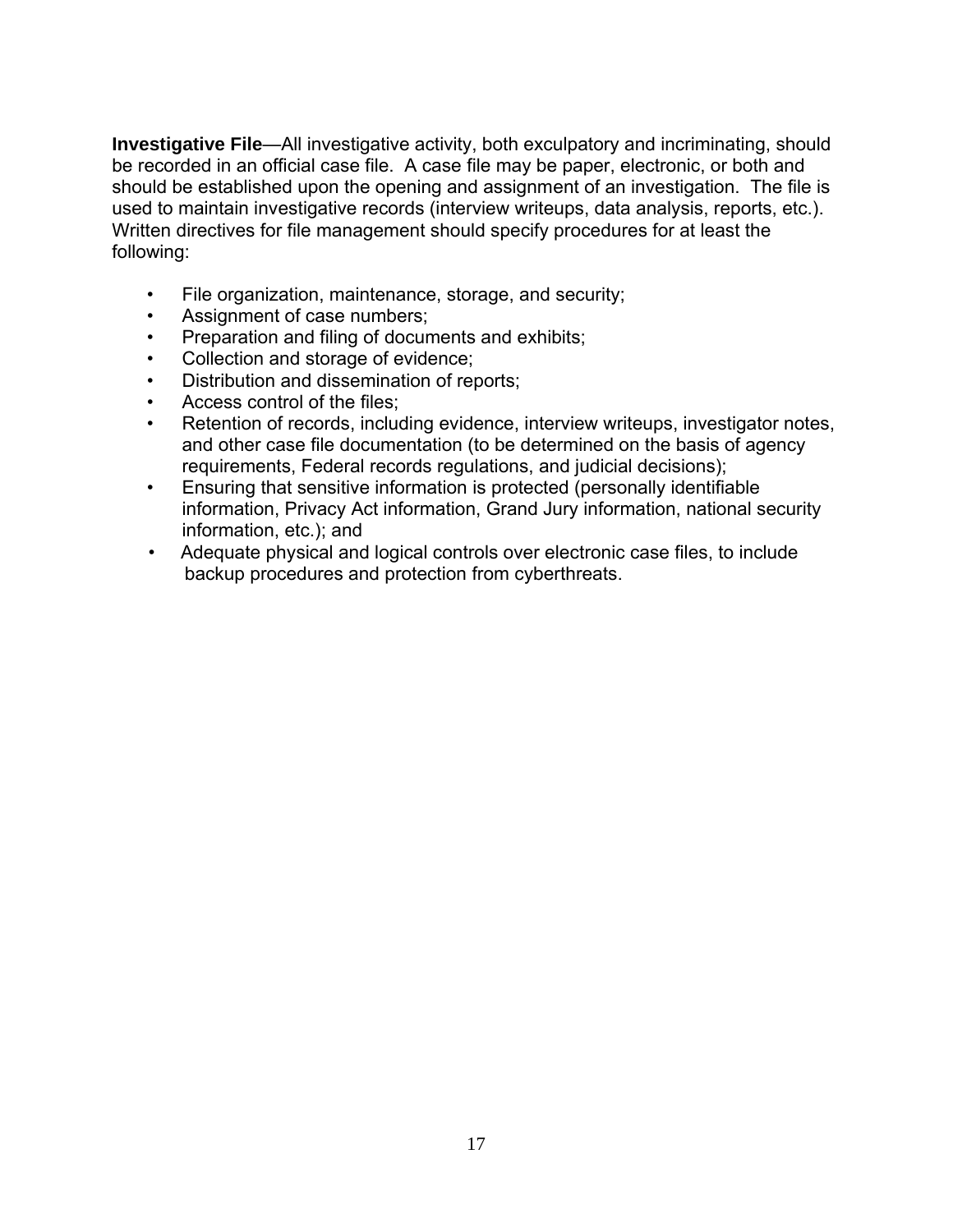## **APPENDICES**

November 15, 2011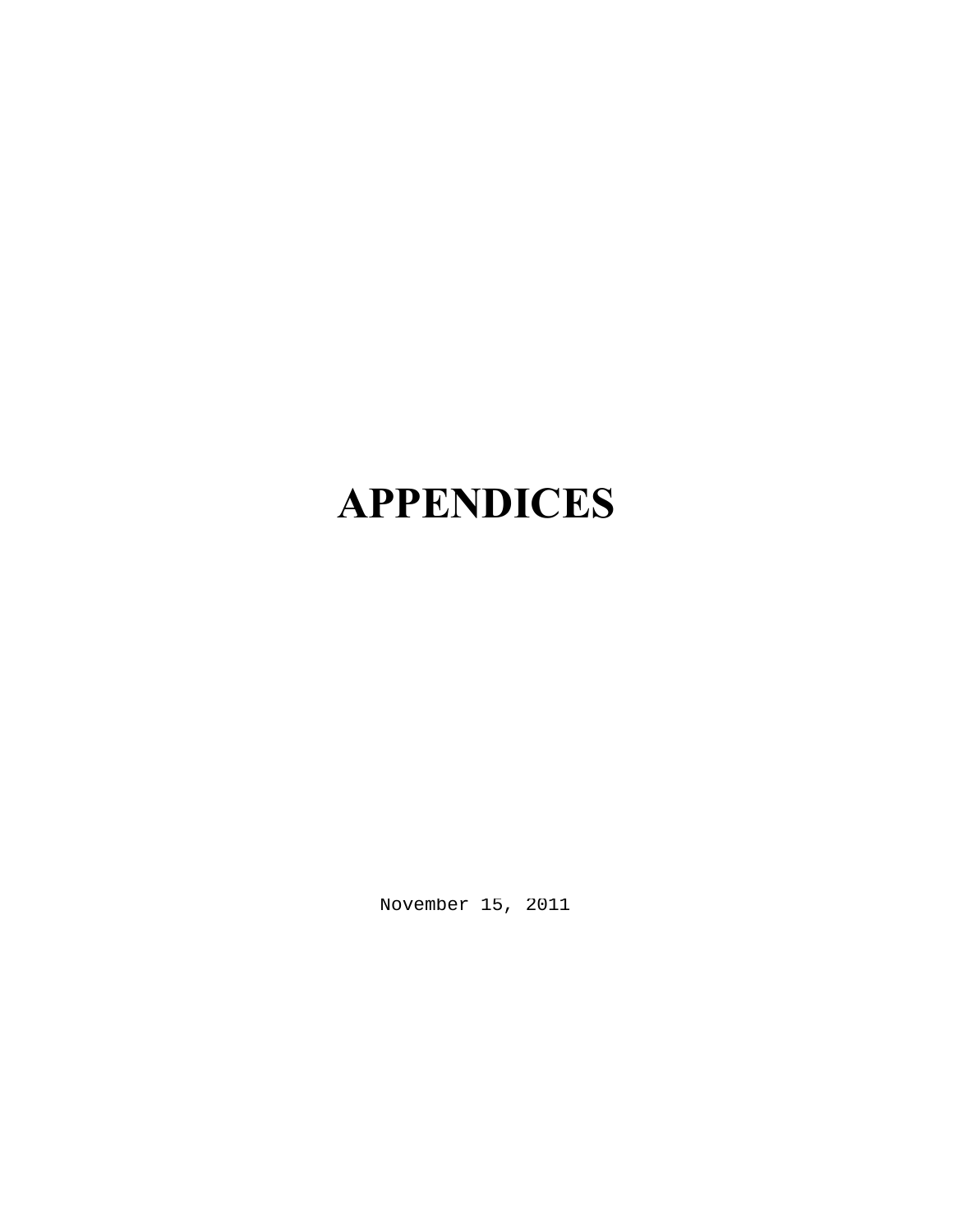## **Appendix A**

## **JOB TASK ILLUSTRATION FOR INVESTIGATORS**

#### **Receipt, Analysis, and Disposition of Allegations(s)**

- Obtain data from complainant or source
- Document complaint in writing
- Know prosecutive or regulatory criteria
- Identify violations (elements of crime) or administrative standards
- Review and identify significant information or potential evidence
- Determine correct disposition of complaint (criminal, civil, or administrative)
- Open investigation, if appropriate, and coordinate with appropriate authorities (internally/externally)

#### **Assessment, Focus, and Preparation of Investigative Plan**

- $\bullet$  Review available information and evidence
- Review legal decisions and guidelines
- Review agency programs, operational policies, and procedures
- Determine focus and scope of investigation
- Assess and identify required resources
- Identify potential witnesses, suspects, relevant documents, and evidence
- Organize and prioritize investigative activities
- Prepare initial investigative plan

#### **Conduct Investigation**

- Maintain focus and follow investigative plan (revise as necessary)
- Prepare for anticipated investigative activities (interviews, taking statements)
- Apply knowledge of laws and/or regulations
- Understand and apply techniques to ensure constitutional rights
- Project a professional image
- Use good oral and written communicative skills
- Know evidentiary rules
- Collect, analyze, and preserve evidence
- Use appropriate specialized techniques (search warrants, forensics, consensual monitoring)
- Conduct reviews and data inquiries and promptly document such activities
- Collect and analyze financial data
- Assess progress and re-focus when necessary
- Coordinate progress with supervisor (prosecutors or management, as appropriate)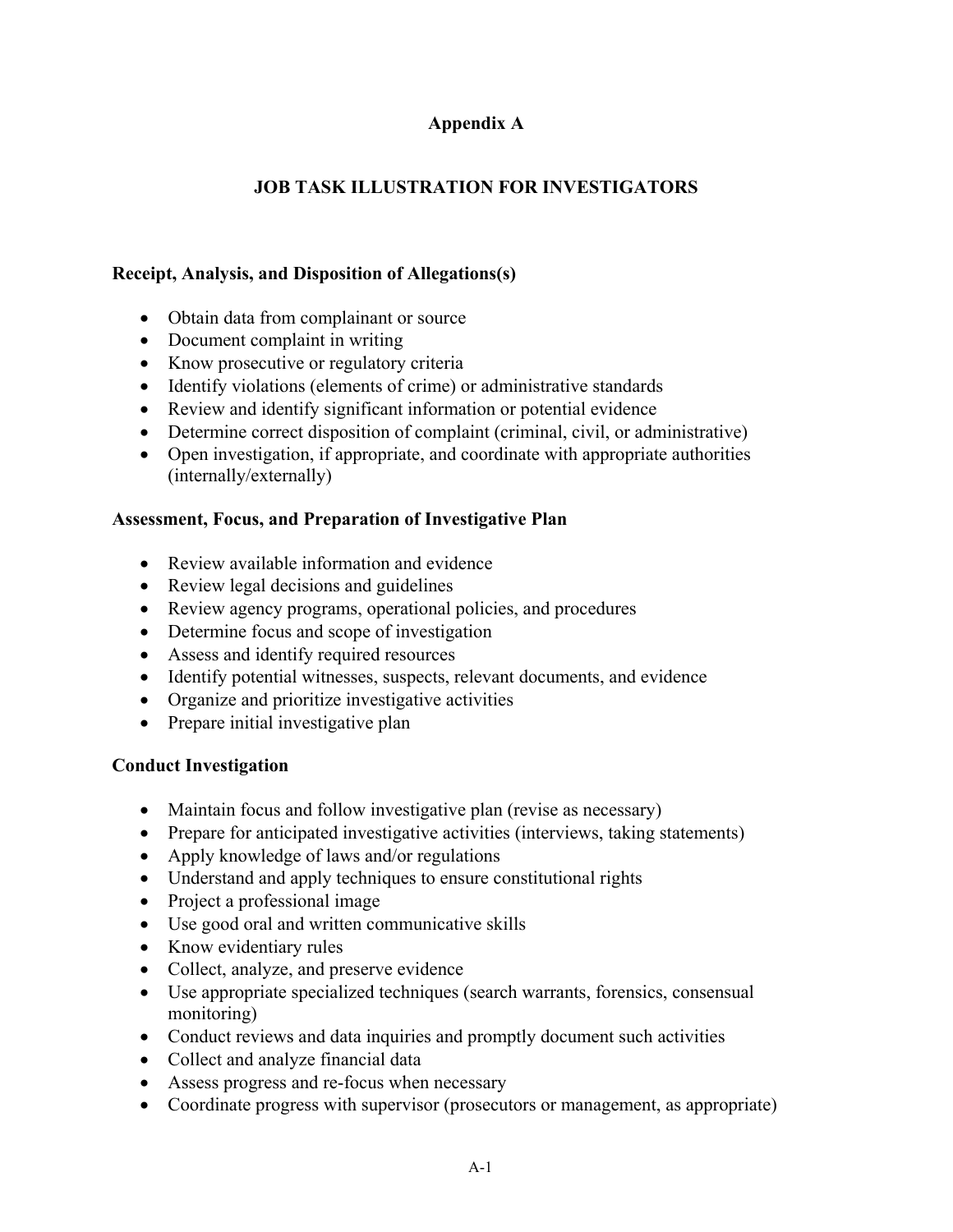- Maintain appropriate liaison
- Effectively manage the case and assist personnel and meet planned milestones
- Obtain IG or grand jury subpoenas and/or testify before grand jury

#### **Review, Organize, and Evaluate Investigative Findings**

- Review and understand the information gathered
- Organize the information and evidence gathered
- Correlate data, witnesses, and records
- Consider internal/external customer needs

#### **Draft Report, Validate Contents, and Submit Final Report**

- Write draft report--ensure accuracy, thoroughness, objectivity, proper format, clarity, and correct grammar
- Review report to ensure information is correct and complete
- Consider issues such as confidentiality, the Privacy Act, the Freedom of Information Act, and security classification
- Include disclosure caveats where appropriate
- Write final report
- Distribute to appropriate entities

#### **Post-Investigative Tasks**

- Know rules of criminal and/or civil procedure
- Assist with preparation for court/administrative proceedings
- $\bullet$  Serve witness subpoenas
- Assist U.S. Attorney/District Attorney at trial
- $\bullet$  Testify at trial
- Document and report results, dispositions, and outcomes
- Obtain disposition of exhibits and evidence after trial/hearing
- Return and document proper disposition of documents and evidence
- $\bullet$  Review the organization of investigative files for efficient retrieval
- Archive investigative files
- Ensure information management database reflects accurate and final case information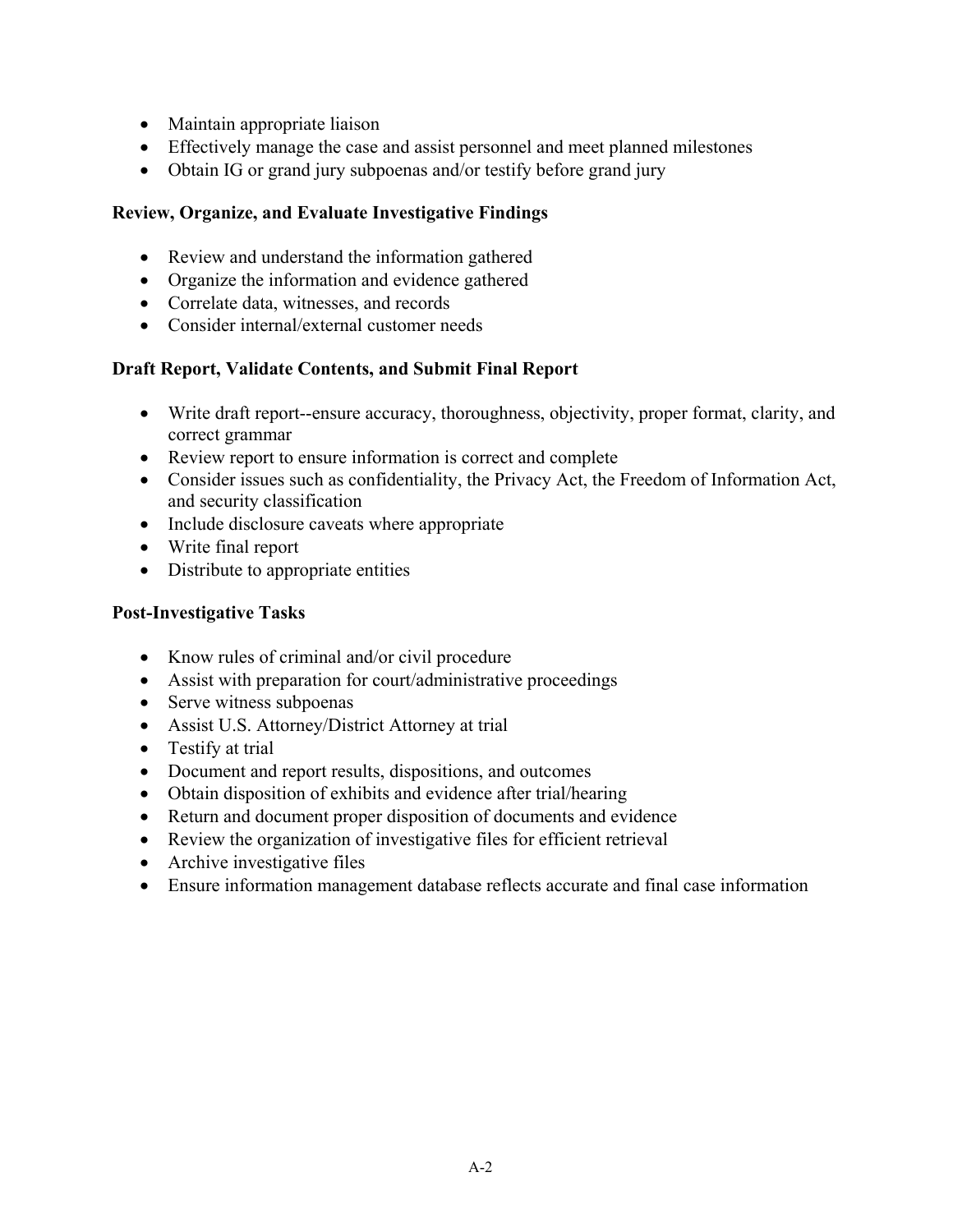#### **Appendix B**

#### **TRAINING PROFILE ILLUSTRATION FOR INVESTIGATORS**

| <b>Basic/Entry Level Training - GS <math>5/71</math></b> | CTIP <sup>2</sup> | IGITP <sup>3</sup> |
|----------------------------------------------------------|-------------------|--------------------|
| Administering Rights Warnings                            | X                 |                    |
| <b>Agent Liability</b>                                   | X                 |                    |
| <b>Basic Computer Applications</b>                       | X                 |                    |
| Cardiopulmonary Resuscitation                            | X                 |                    |
| <b>Complaint Assessment</b>                              | X                 |                    |
| Ethics and Code of Conduct                               | X                 |                    |
| Federal Rules of Criminal/Civil Procedure                | X                 |                    |
| Informants                                               | X                 |                    |
| Sexual Harassment/Diversity                              | X                 |                    |
| Surveillance                                             | X                 |                    |
| Testifying in Court and Trial Processes                  | X                 |                    |
| Victim/Witness Awareness                                 | X                 |                    |
| Affidavits and Statements                                | X                 | X                  |
| Applying and Executing of Search Warrants                | X                 | X                  |
| <b>Arrest Techniques</b>                                 | X                 | X                  |
| Assisting US Attorneys and other Prosecutors             | X                 | X                  |
| Authority and Jurisdiction                               | X                 | X                  |
| Case Development and Liaison                             | X                 | X                  |
| Collection, Protection, and Rules of Evidence            | X                 | X                  |
| Communication Skills (Oral and Written)                  | X                 | X                  |
| <b>Constitutional Rights</b>                             | X                 | X                  |
| <b>Defensive Tactics</b>                                 | X                 | X                  |
| Disclosure/Privacy/FOIA                                  | X                 | X                  |
| Electronic Sources of Information                        | X                 | X                  |
| Elements of a Crime                                      | X                 | X                  |
| Firearms Proficiency                                     | X                 | X                  |
| <b>Fraud Schemes</b>                                     | X                 | X                  |
| Interviewing Techniques                                  | X                 | X                  |
| <b>Investigative Planning</b>                            | X                 | X                  |
| Relevant Civil and Criminal Statutes                     | X                 | X                  |
| <b>Report Writing</b>                                    | X                 | X                  |
| Use of Electronic Evidence                               | X                 | X                  |
| <b>Administrative Remedies</b>                           |                   | X                  |
| Civil Remedies                                           |                   | X                  |
| Concepts of Confidentiality                              |                   | X                  |
| <b>Employee Complainants</b>                             |                   | X                  |
| Inspector General Act                                    |                   | X                  |
| <b>Inspector General Subpoena</b>                        |                   | X                  |
| <b>Whistleblower Protections</b>                         |                   | X                  |
|                                                          |                   |                    |

<span id="page-24-0"></span><sup>&</sup>lt;sup>1</sup> On-the Job or In-Service Training should, to some degree, be provided for each of these areas based on the organization's mission and needs.<br> $\frac{2}{3}$  Criminal Investigator Training B

<span id="page-24-2"></span>

<span id="page-24-1"></span><sup>&</sup>lt;sup>2</sup> Criminal Investigator Training Program conducted by the Federal Law Enforcement Training Center.<br><sup>3</sup> Inspector General Basic Training Program conducted by the Inspector General Criminal Investigator Academy.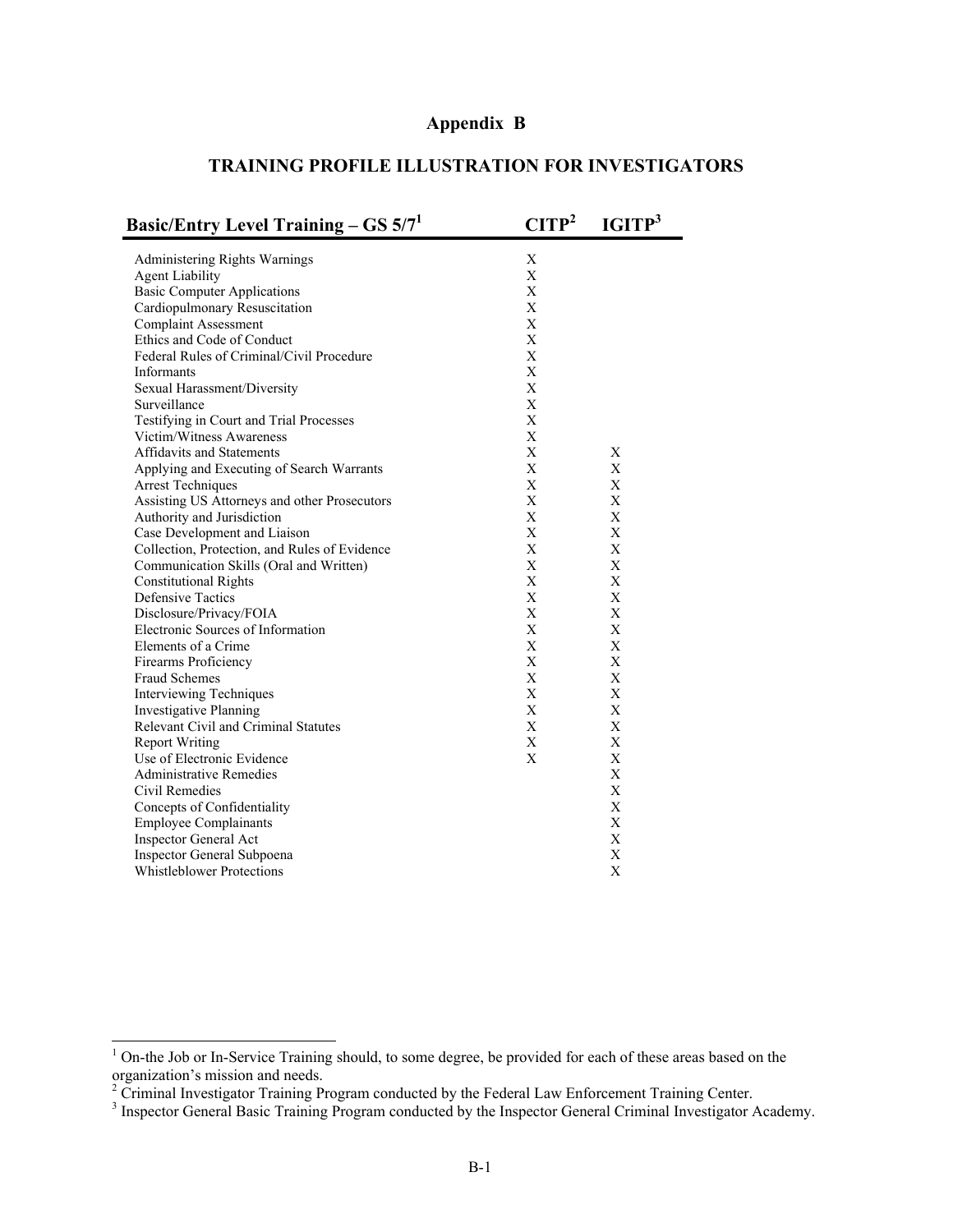#### **Agency In-Service Training**

Recurrin[g4](#page-25-0) Code of Conduct Sexual Harassment/Diversity Ethics Agency Authority/Jurisdiction Physical Efficiency Battery Health Assessment Quarterly Firearms Familiarization and Qualification Use of Force Policy (including Deadly Force) Periodic<sup>5</sup> Legal Update (Criminal and Civil) Arrest Techniques Defensive Tactics Intermediate Weapons Cardiopulmonary Resuscitation Lifestyle Management/Stress Victim/Witness Awareness Blood Borne Pathogens (annually)

<span id="page-25-1"></span><span id="page-25-0"></span>

<sup>&</sup>lt;sup>4</sup> Based on agency requirements.<br><sup>5</sup> Conducted on a scheduled basis in accordance with applicable standards (e.g., Attorney General guidelines, Federal regulations, etc.).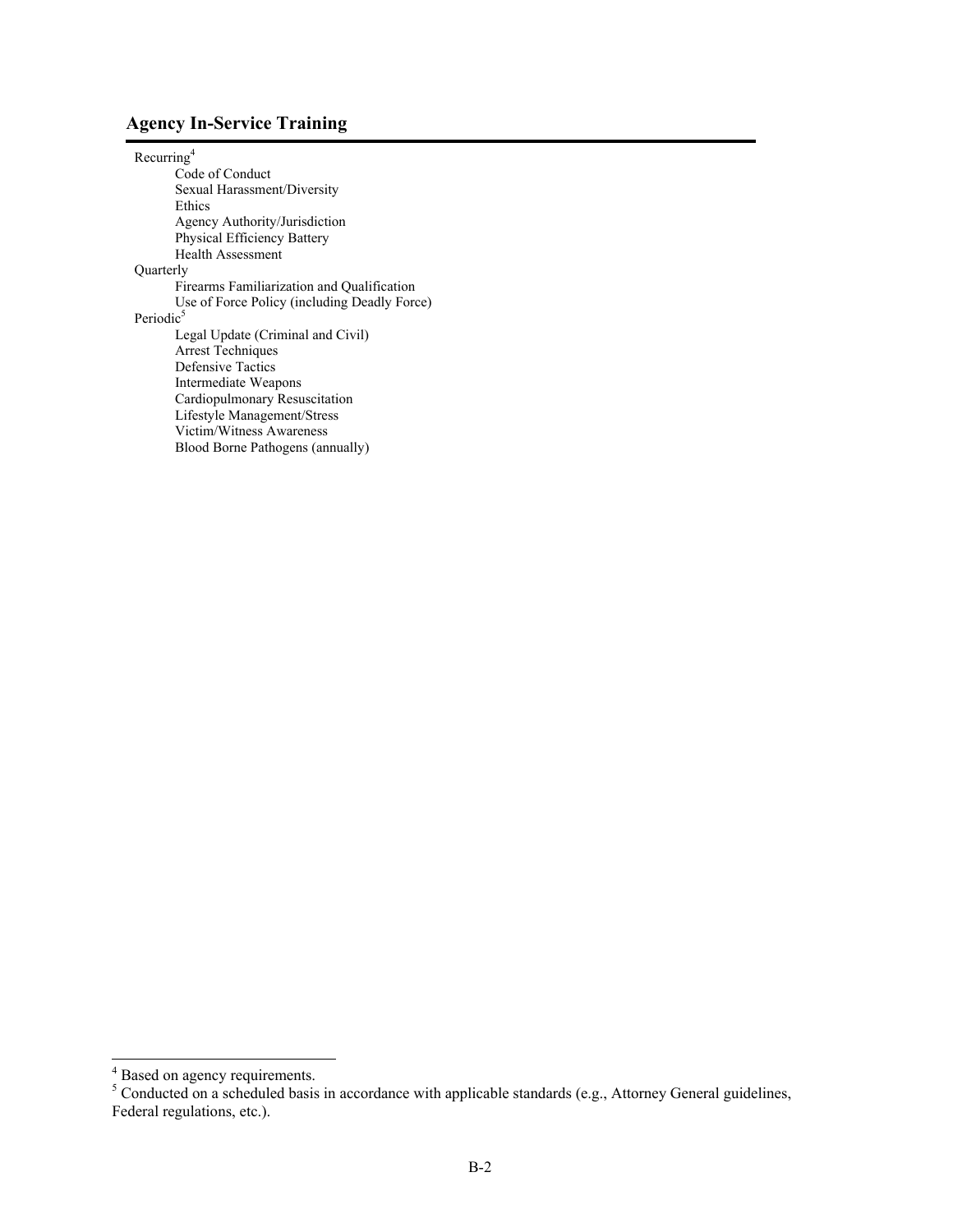| <b>Advanced Training</b> <sup>6</sup>             | $GS-7$ | $GS-9$                    | $GS-11$ | $GS-12$ | $GS-13$ | $GS-14$ |
|---------------------------------------------------|--------|---------------------------|---------|---------|---------|---------|
| Data Analysis                                     | X      | X                         |         |         |         |         |
| Employee Conduct and<br>Integrity                 | X      | $\mathbf{X}$              |         |         |         |         |
| Financial Fraud (Loans,<br>Credit Cards, etc.)    |        | X                         |         |         |         |         |
| <b>Accounting Principles</b>                      |        | X                         |         |         |         |         |
| Embezzlement                                      |        | X                         |         |         |         |         |
| <b>Environmental Crimes</b>                       |        | $\mathbf X$               |         |         |         |         |
| <b>Computer Crimes</b>                            |        | $\mathbf X$               |         |         |         |         |
| <b>Bribery</b>                                    |        | X                         |         |         |         |         |
| Contract and Grant Fraud                          |        | $\mathbf X$               |         |         |         |         |
| Technical Investigative<br>Equipment              |        | $\mathbf{X}$              |         |         |         |         |
| Advanced Interviewing                             |        | X                         |         |         |         |         |
| <b>Undercover Operations</b>                      |        | $\boldsymbol{\mathrm{X}}$ |         |         |         |         |
| <b>Advanced Financial</b><br>Investigations       |        |                           | X       |         |         |         |
| <b>Advanced Computer</b><br>Applications          |        |                           | X       |         |         |         |
| Electronic Evidence<br>Extraction                 |        |                           | X       |         |         |         |
| Electronic Evidence<br>Analysis                   |        |                           | X       |         |         |         |
| Anti-Trust Investigations                         |        |                           | X       |         |         |         |
| 1 <sup>st</sup> -Level Supervision                |        |                           |         | Χ       | X       |         |
| Case Management                                   |        |                           |         | X       | X       |         |
| Problem Solving and<br><b>Conflict Resolution</b> |        |                           |         |         | X       |         |
| Advanced Supervision                              |        |                           |         |         | Χ       |         |
| Leadership, Coaching, and                         |        |                           |         |         | X       |         |
| Mentoring                                         |        |                           |         |         |         |         |
| Office Administration/                            |        |                           |         |         | X       |         |
|                                                   |        |                           |         |         |         |         |
| Management<br>Personnel Management                |        |                           |         |         |         | X       |
|                                                   |        |                           |         |         |         |         |

<span id="page-26-0"></span><sup>&</sup>lt;sup>6</sup> Based on organization's needs and mission requirements.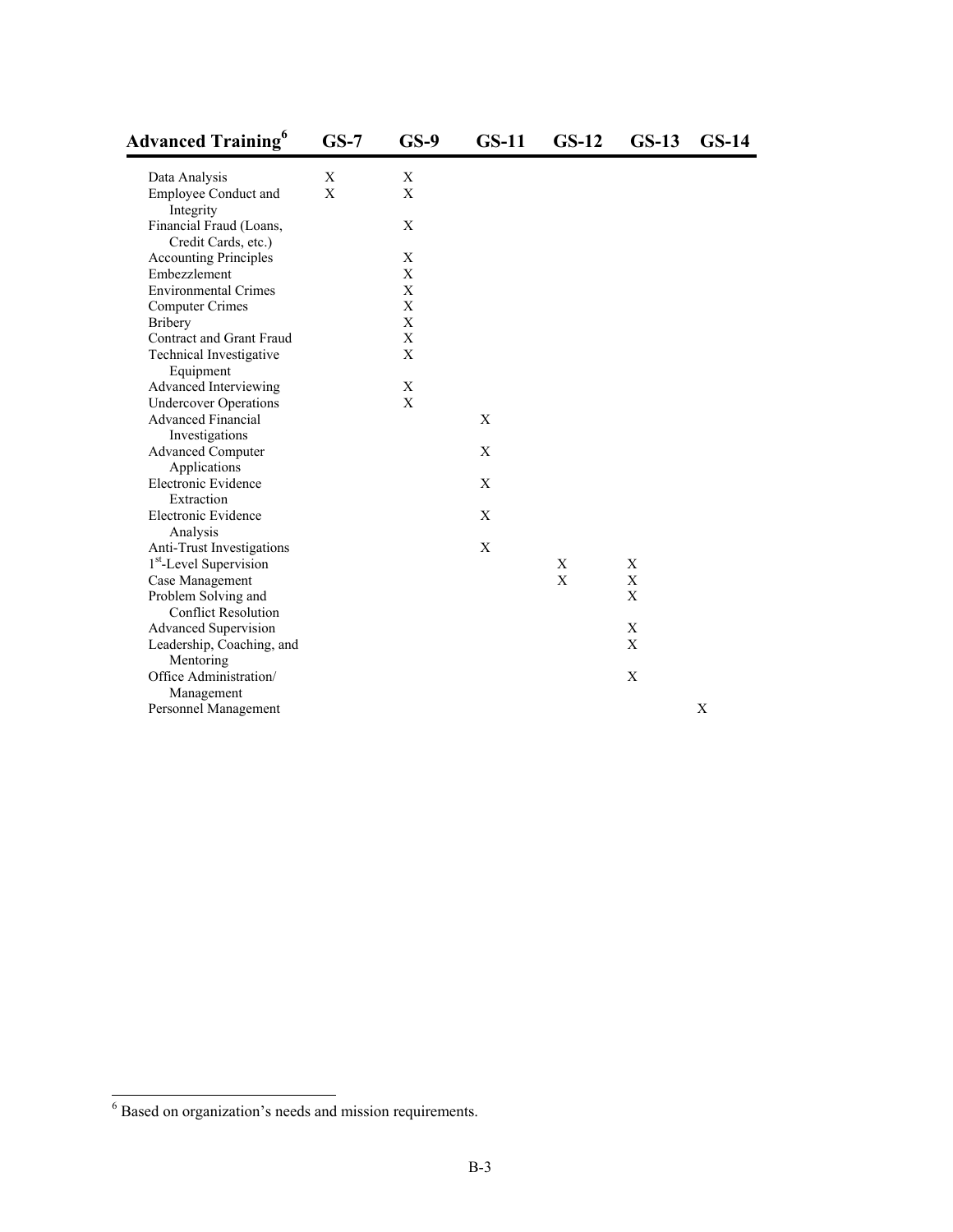## **Appendix C Non-Exhaustive Table of Legislation, Executive Orders, Standards, Regulations, and Other Guidance for Investigators**

| Document                                                                                                                                    | Description                                                                                                                                                                                                              |
|---------------------------------------------------------------------------------------------------------------------------------------------|--------------------------------------------------------------------------------------------------------------------------------------------------------------------------------------------------------------------------|
| 1. Legislation                                                                                                                              |                                                                                                                                                                                                                          |
| Crimes, 18 U.S.C. §§ 1-2725 and<br>Criminal Procedure, 18 U.S.C. §§<br>3001-3771                                                            | Establishes crimes and criminal procedures as they pertain to<br>OIG oversight of departmental programs.                                                                                                                 |
| <b>Electronic Communications</b><br>Protection Act, 18 U.S.C. §§ 2510-<br>2522 (Wiretap Statute)                                            | Limits the ability of law enforcement officers to intercept<br>electronic communications without judicial authorization, and<br>regulates the use and disclosure of information obtained<br>through authorized wiretaps. |
| False Claims Act, 31 U.S.C. §§<br>3729-3733 et seq. (P.L. 99-562)                                                                           | Establishes civil liability for fraudulent claims submitted to the<br>Federal Government.                                                                                                                                |
| Family Educational Rights and<br>Privacy Act (FERPA), 20 U.S.C. §<br>1232g                                                                  | Imposes additional restrictions on the use of administrative<br>subpoenas to obtain educational records from an educational<br>agency or institution.                                                                    |
| Federal Conflict of Interest Laws,<br>18 U.S.C. §§ 202-209                                                                                  | Establishes criminal conflict of interest penalties for Federal<br>employees.                                                                                                                                            |
| Federal Tort Claims Act, 28 U.S.C.<br>§§ 1346(b), 2671-80                                                                                   | Authorizes the public to bring civil lawsuits against the Federal<br>Government for the negligent acts of Federal employees within<br>the scope of their employment that cause injury to person or<br>property.          |
| Freedom of Information Act, as<br>amended, 5 U.S.C. § 552 (P.L. 104-<br>231)                                                                | Allows members of the public to obtain Federal records subject<br>to certain exemptions (including exemptions for certain<br>investigative information).                                                                 |
| Health Insurance Portability and<br>Accountability Act of 1996, 29<br>U.S.C. § 1181 (P.L. 104-191)                                          | Protects the privacy of confidential personally identifiable<br>medical information.                                                                                                                                     |
| The Inspector General Act of 1978,<br>as amended, 5 U.S.C. App. 3 (P.L.<br>95-452); Inspector General Reform<br>Act of 2008, (P.L. 110-409) | Establishes independent and objective Offices of Inspector<br>General; establishes IG subpoena power and other authorities.                                                                                              |
| Law Enforcement Availability Pay<br>Act of 1994, 5 U.S.C. § 5545a                                                                           | Authorizes additional pay to criminal investigators to ensure<br>availability for unscheduled official duties.                                                                                                           |
| Law Enforcement Officers Safety<br>Act of 2003, Chapter 44, 18 U.S.C.<br>§ 926 B-C (P.L. 108-277)                                           | Authorizes qualified law enforcement officers (including<br>certain qualified retired officers) to carry a concealed firearm.                                                                                            |
| Pen/Trap Statute, 18 U.S.C. § 3121                                                                                                          | Requires government entities to obtain a warrant before<br>collecting real-time information, such as dialing, routing, and<br>addressing information related to communications.                                          |
| Privacy Act, 5 U.S.C. § 552a (P.L.<br>93-579)                                                                                               | Protects personal individual information held by Federal<br>agencies, and authorizes individuals to obtain and to seek<br>corrections to those records.                                                                  |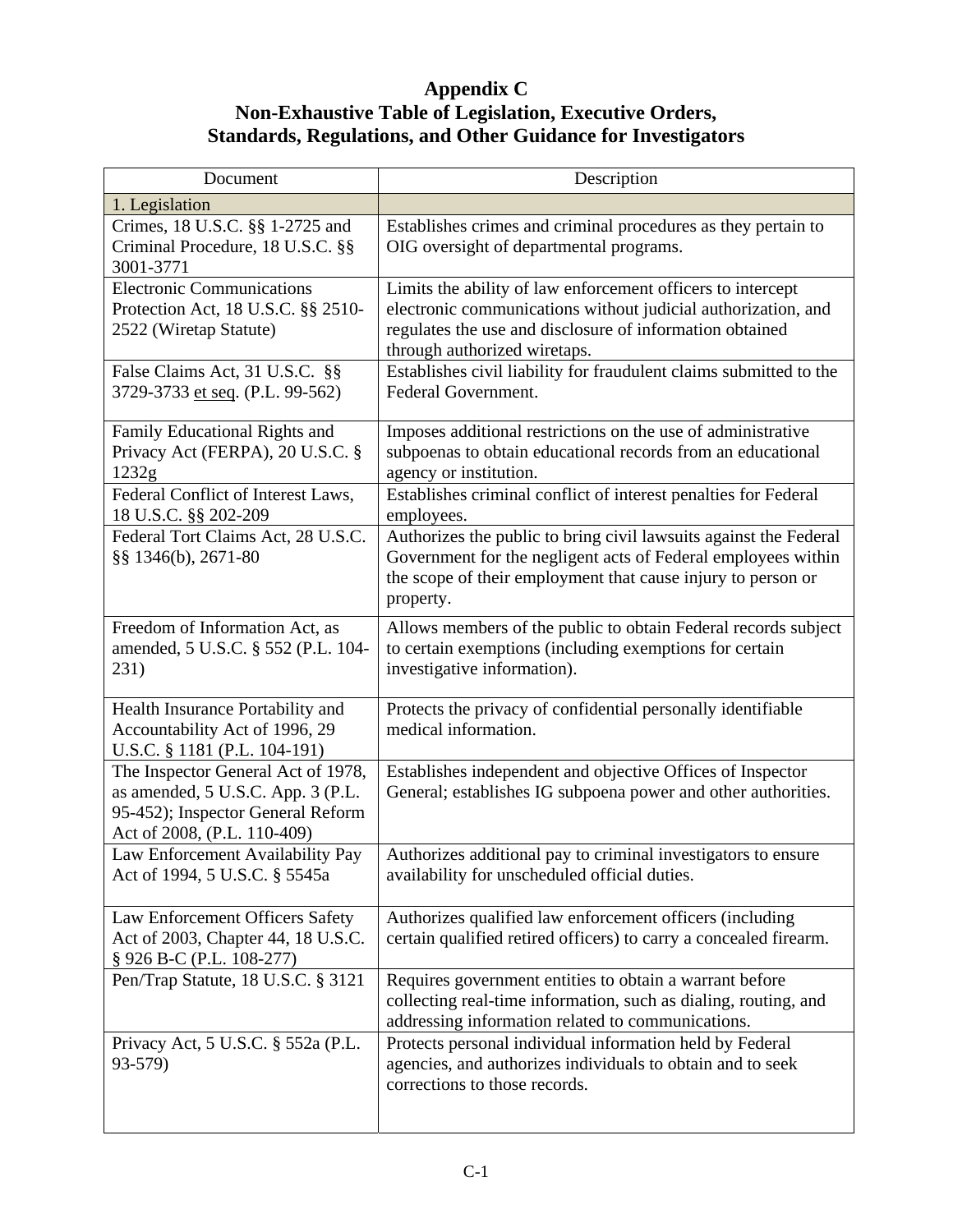| Procurement Integrity Act, 41<br>U.S.C. § 423                                                                                             | Prohibits the release of source selection and contractor bid or<br>personal information and sets conflict of interest requirements<br>for procurement personnel.                                                                                                   |
|-------------------------------------------------------------------------------------------------------------------------------------------|--------------------------------------------------------------------------------------------------------------------------------------------------------------------------------------------------------------------------------------------------------------------|
| Program Fraud Civil Remedies<br>Act, 31 U.S.C. § 3801 et seq.                                                                             | Establishes an administrative process to allow Federal agencies<br>to recover for fraudulent claims to the agency of up to<br>\$150,000.                                                                                                                           |
| Right to Financial Privacy Act, 12<br>U.S.C. § 3401 et seq.                                                                               | Requires that agencies provide individuals and partnerships<br>with five or fewer partners with notice and an opportunity to<br>object before a financial institution can disclose personal<br>financial information in response to an administrative<br>subpoena. |
| Stored Communications Act, 18<br>U.S.C. §§ 2701-2712                                                                                      | Limits the Government's ability to obtain stored account<br>information from network service providers such as ISPs.                                                                                                                                               |
| Trade Secrets Act, 18 U.S.C.<br>\$1905                                                                                                    | Prohibits government employees from disclosing certain<br>confidential or proprietary business information.                                                                                                                                                        |
| Victim and Witness Protection Act<br>of 1982, 18 U.S.C. §§ 1512-1515                                                                      | Defines tampering with a witness, victim, or informant;<br>requires Federal law enforcement agencies to have guidelines<br>and policies to provide services to victims of crimes.                                                                                  |
| Whistleblower Protection Act, 5<br>U.S.C. § 1204, 22 U.S.C. § 4137                                                                        | Protects the rights of, and prevents retaliation against, Federal<br>employees who disclose governmental fraud, waste, abuse, and<br>other improper activity.                                                                                                      |
| 5 U.S.C. §§ 8425(b), 8335                                                                                                                 | Authorizes agencies to exempt law enforcement officers from<br>mandatory retirement at age 57 with 20 years of covered law<br>enforcement service.                                                                                                                 |
| 41 U.S.C. § 265                                                                                                                           | Prevents retaliation against contractor employees for certain<br>disclosures of information relating to a substantial violation of<br>law related to a contract.                                                                                                   |
| 2. Executive Orders                                                                                                                       |                                                                                                                                                                                                                                                                    |
| <b>Administrative Allegations Against</b><br>Inspectors General, Exec. Order<br>No. 12993, 61 Fed. Reg. 13043<br>(March 21,1996)          | Directs the PCIE and ECIE Integrity Committee to receive,<br>review, and refer for investigation allegations of wrongdoing<br>against IGs and certain staff members of OIGs (Note -<br>superseded by passage of the Inspector General Reform Act of<br>2008).      |
| Integrity and Efficiency in Federal<br>Programs, Exec. Order No. 12805,<br>57 Fed. Reg. 20627 (May 11,<br>1992)                           | Establishes the PCIE and ECIE and describes their functions<br>and responsibilities (note—superseded by passage of the<br>Inspector General Reform Act of 2008).                                                                                                   |
| Principles of Ethical Conduct for<br>Government Officers and<br>Employees, Exec. Order 12731, 55<br>Fed. Reg. 42547 (October 17,<br>1990) | Lays out principles of ethical conduct, Office of Government<br>Ethics authority, agency responsibilities, delegations of<br>authority, and general provisions.                                                                                                    |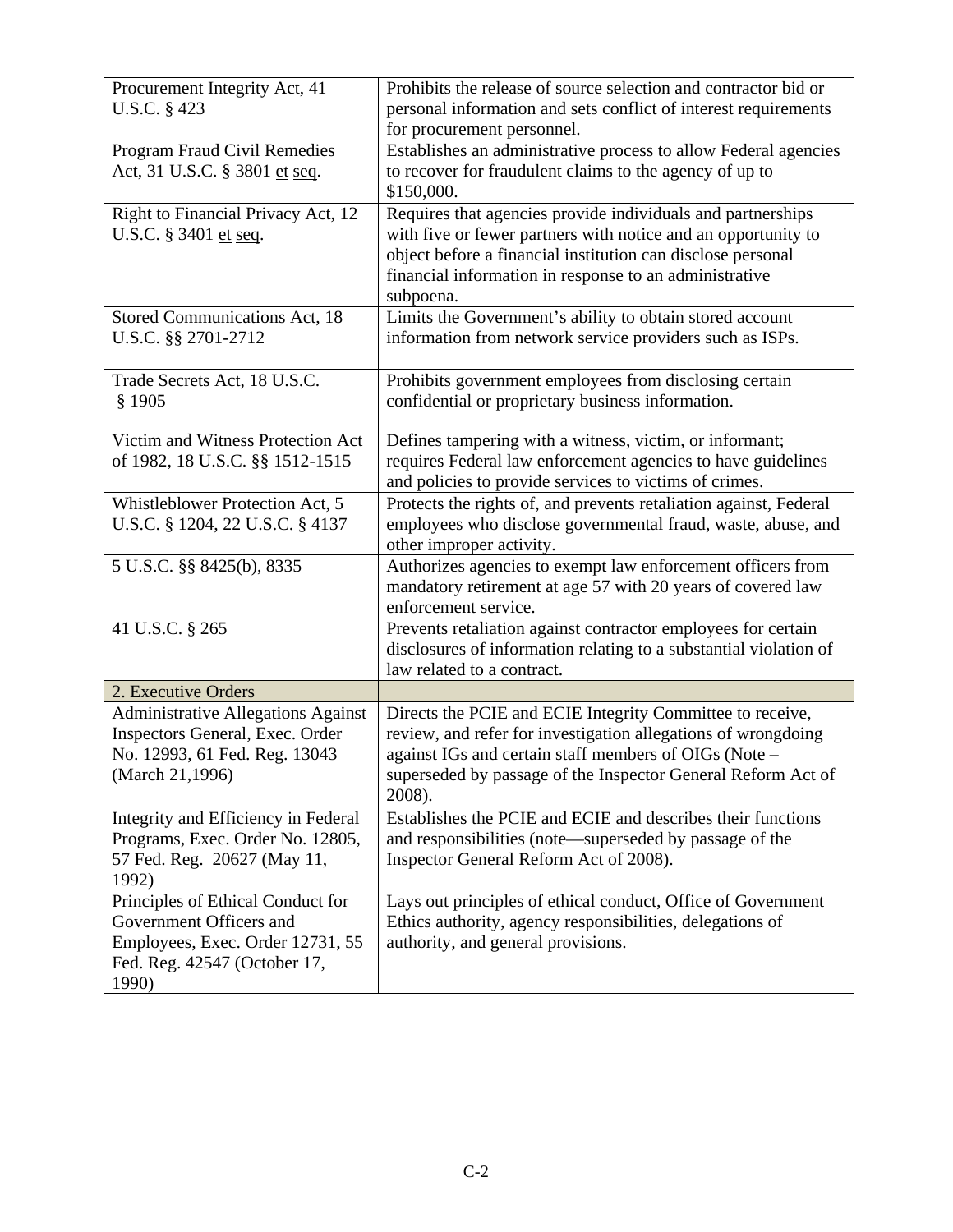| 3. Standards                                  |                                                                    |
|-----------------------------------------------|--------------------------------------------------------------------|
| PCIE/ECIE Quality Standards for               | Establishes standards for the management, operation, and conduct   |
| Federal Offices of Inspector                  | of the Federal Offices of Inspector General.                       |
| General (Oct. 2003)                           |                                                                    |
| <b>Standards of Ethical Conduct for</b>       | Establishes general principles for ethical conduct of employees of |
| <b>Employees of the Executive</b>             | the Executive Branch.                                              |
| Branch, 5 CFR Part 2635 (June                 |                                                                    |
| 2009)                                         |                                                                    |
| 4. Other Guidance and                         |                                                                    |
| Regulations                                   |                                                                    |
| <b>Attorney General Guidelines for</b>        | Addresses the broad operational areas of the FBI's methods of      |
| Domestic FBI Operations (Sept.                | investigative and intelligence gathering, including coordination,  |
| 29, 2008)                                     | analysis and planning.                                             |
| <b>Attorney General Guidelines for</b>        | Governs the law enforcement authorities of OIGs that have been     |
| Offices of Inspector General with             | granted statutory law enforcement power from the Attorney          |
| <b>Statutory Law Enforcement</b>              | General.                                                           |
| Authority (Dec. 8, 2003)                      |                                                                    |
| Attorney General's Guidelines on              | Covers authorization of undercover operations, protecting          |
| <b>FBI Undercover Operations</b>              | innocent parties against entrapment, and monitoring and control    |
| (Nov. 13, 1992)                               | of undercover operations.                                          |
| <b>Attorney General Guidelines</b>            | Applies to the use of confidential informants in criminal          |
| Regarding the Use of                          | investigations and prosecutions by Department of Justice law       |
| Confidential Informants (May                  | enforcement agencies and Federal prosecuting officers.             |
| 2002)                                         |                                                                    |
| <b>Attorney General Memorandum</b>            | Revises and updates rules and procedures for obtaining             |
| for the Heads and Inspectors                  | authorization to intercept verbal communications without the       |
| General of Executive                          | consent of all parties to the communication, as well as the        |
| Departments and Agencies re:                  | procedures for consensual monitoring where no written              |
| Procedures for Lawful,                        | authorization is required.                                         |
| Warrantless Monitoring of                     |                                                                    |
| <b>Verbal Communications (May</b>             |                                                                    |
| 30, 2002)                                     |                                                                    |
| Attorney General Order No.                    | Authorizes and sets conditions on OIG sharing of agents to seek    |
| 3168-2010 - Authorization for                 | and execute search, seizure or arrest warrants.                    |
| the Federal Offices of Inspector              |                                                                    |
| <b>General to Provide Mutual</b>              |                                                                    |
| Assistance in the Execution of                |                                                                    |
| Search and Arrest Warrants (June<br>28, 2010) |                                                                    |
| <b>Attorney General Policy</b>                | Ensures that prosecutors receive sufficient information to meet    |
| Regarding the Disclosure to                   | their disclosure obligations under Giglio v. United States, while  |
| <b>Prosecutors of Potential</b>               | protecting the legitimate privacy rights of Government             |
| <b>Impeachment Information</b>                | employees.                                                         |
| Concerning Law Enforcement                    |                                                                    |
| Agency Witnesses ("Giglio                     |                                                                    |
| Policy") (Dec. 9, 1996)                       |                                                                    |
| <b>CIGIE Guidelines on Undercover</b>         | Provides guidance on certain undercover operations in              |
| Operations (June 2010)                        | accordance with the Attorney General's Guidelines for Offices of   |
|                                               | <b>Inspectors General.</b>                                         |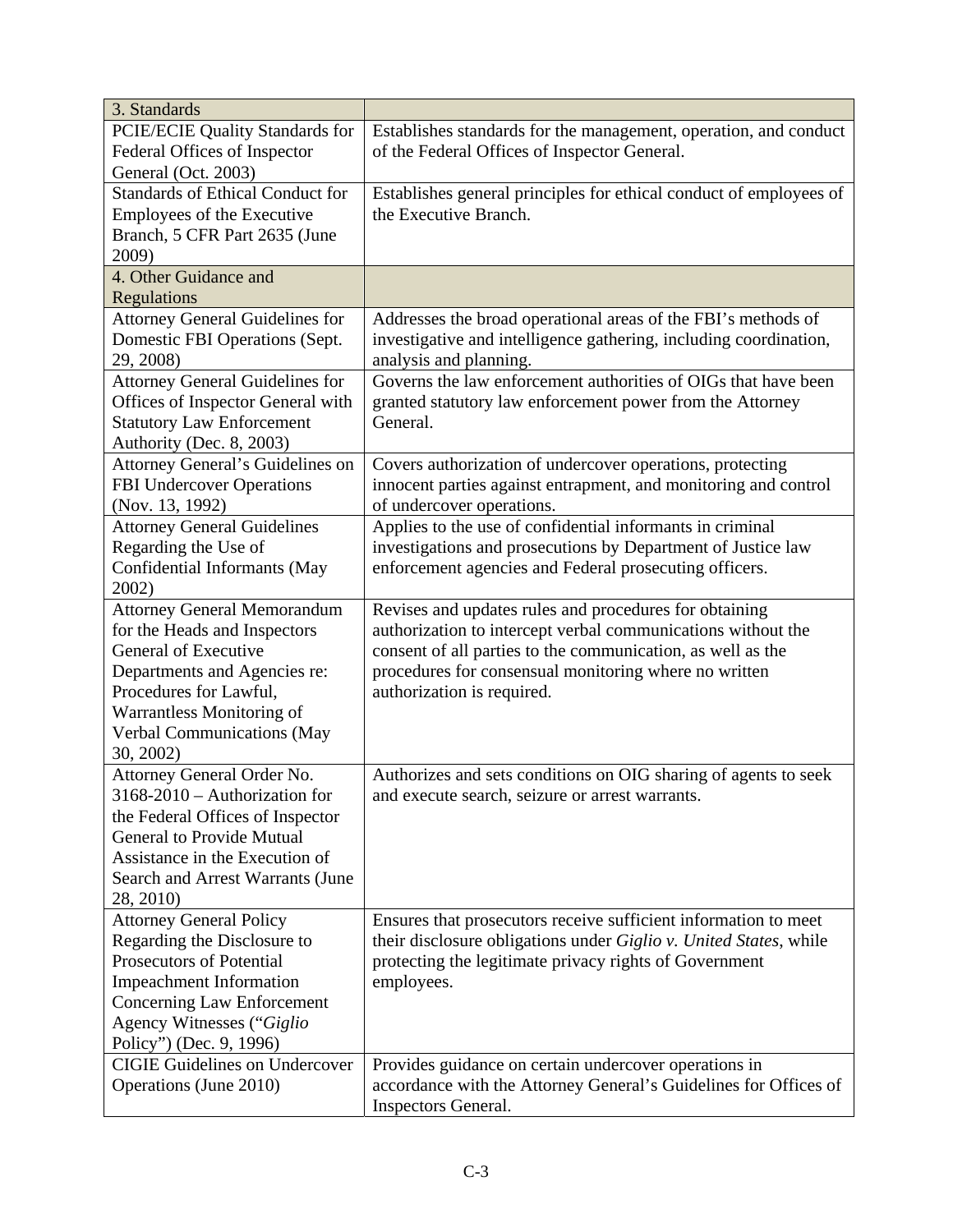| <b>CIGIE Qualitative Assessment</b><br><b>Review Guidelines Federal</b><br><b>Offices of Inspector General</b><br>(Investigation Divisions) (May<br>2009)                                                                                                  | Provides guidance on conducting external qualitative assessment<br>reviews of OIG investigative operations.                                                                                                                                                                                                                     |
|------------------------------------------------------------------------------------------------------------------------------------------------------------------------------------------------------------------------------------------------------------|---------------------------------------------------------------------------------------------------------------------------------------------------------------------------------------------------------------------------------------------------------------------------------------------------------------------------------|
| <b>CIGIE Procedures to Obtain</b><br><b>Assistance From Another OIG In</b><br>the Execution of Search and<br>Arrest Warrants (Nov. 15, 2010)                                                                                                               | Establishes procedures for OIG sharing of agents for search,<br>seizure or arrest warrants.                                                                                                                                                                                                                                     |
| <b>Deputy Attorney General</b><br><b>Guidance for Prosecutors</b><br><b>Regarding Criminal Discovery</b><br>(Jan. 10, 2010)                                                                                                                                | Provides guidance for prosecution team members (including IG<br>agents) on the government's legal discovery obligations,<br>including discovery of exculpatory and impeachment information<br>as applied to electronic communications.                                                                                          |
| Deputy Attorney General<br>Guidance on the Use, Prevention,<br>and Disclosure of Electronic<br><b>Communications in Federal</b><br>Criminal Cases (March 30, 2011)                                                                                         | Provides guidance for prosecution team members (including IG<br>agents) on legal discovery obligations relating to electronic<br>communications among members of the prosecution team,<br>victims and witnesses.                                                                                                                |
| <b>Deputy Attorney General</b><br>Memorandum to Inspectors<br>General Directing Them to Refer<br><b>Potential Violations of Federal</b><br>Privacy Statutes to the<br>Department of Justice for<br><b>Investigation and Prosecution</b><br>(Oct. 18, 1999) | Directs Inspectors General to refer 18 U.S.C. § 1030(a)(2)<br>offenses to the Computer Crimes and Intellectual Property<br>Section in the Criminal Division; Tax Offenses to the Criminal<br>Enforcement Office in the Tax Division; and Privacy Act<br>Violations to the Public Integrity Section in the Criminal<br>Division. |
| <b>Federal Rules of Criminal</b><br>Procedure, R. 1-17                                                                                                                                                                                                     | Federal court rules governing preliminary proceedings, the grand<br>jury, indictment, arraignment, and preparation for trial.                                                                                                                                                                                                   |
| Federal Rules of Evidence, §§<br>101-1103                                                                                                                                                                                                                  | Federal court rules for introduction of evidence in criminal or<br>civil trials.                                                                                                                                                                                                                                                |
| 2 C.F.R. Part 180 OMB<br>Guidelines to Agencies on<br>Governmentwide Debarment and<br>Suspension (Nonprocurement)                                                                                                                                          | Establishes causes, procedure and treatment of government-wide<br>suspension and debarment for non-procurement (e.g., loan,<br>guarantee, insurance and grant) actions. Please note individual<br>agency adoption pieces in 2 C.F.R Subtitle B.                                                                                 |
| 5 C.F.R. Part 731.204-05                                                                                                                                                                                                                                   | Establishes causes and procedure for debarment from federal<br>employment.                                                                                                                                                                                                                                                      |
| 48 C.F.R. Subpart 3.9                                                                                                                                                                                                                                      | Provides whistleblower protections for contractor employees and<br>sets procedures for filing complaints, investigating complaints,<br>and remedies.                                                                                                                                                                            |
| 48 C.F.R. Part 9.4 Procurement<br><b>Suspension and Debarment</b><br>Regulations                                                                                                                                                                           | Establishes causes, procedure and treatment of government-wide<br>suspension and debarment for procurement actions.                                                                                                                                                                                                             |
| 49 CFR § 1544.219: TSA<br>Regulation regarding carriage of<br>accessible weapons                                                                                                                                                                           | Sets out situations when it is permissible for a law enforcement<br>officer to carry a weapon aboard a plane.                                                                                                                                                                                                                   |